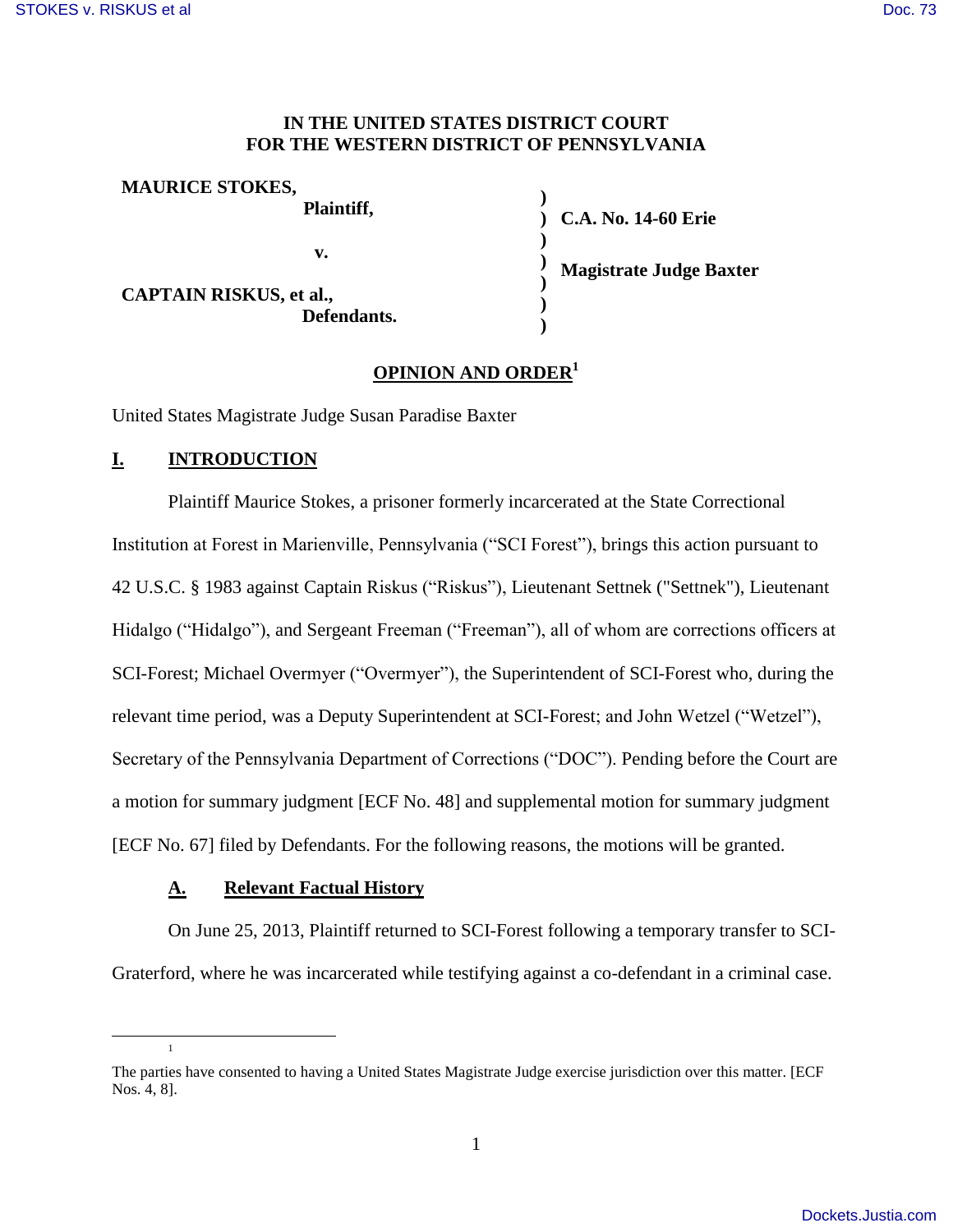As per his plea agreement, Plaintiff was eventually to be transferred out of state out of concern for his safety, but in the interim, he was to be housed at SCI-Forest. When Plaintiff returned to SCI-Forest, he met with the Initial Review Committee ("IRC") to determine his cell placement. Plaintiff requested to be placed in a single cell because of his cooperation and was issued an "Other" report, placing him in Administrative Custody ("AC"). Plaintiff also advised the IRC that the Philadelphia District Attorney's Office had a list of inmates from whom he needed to be separated, but the inmates' names were not provided at that time.

At the time, Hidalgo and Dietrich were working in the Restricted Housing Unit ("RHU"). Hidalgo was responsible for determining in which cell to place Plaintiff. Typically, when an inmate arrived in the RHU, Hidalgo would ask him questions about physical or sexual assaults or gang affiliations to determine where to place him. He would also ordinarily check the inmate's "separations" and other information about the inmate and his potential cellmate on DOCNET. In this case, however, Hidalgo has no memory of Plaintiff or the matters alleged in this lawsuit.

According to Plaintiff, when he was taken to the RHU, he reiterated his request to be placed in a single cell because he feared for his safety. He was apparently told, however, that there was not enough room to place him in a single cell. Hidalgo, instead, placed Plaintiff in Cell JA 1010. Once he was taken to his cell, he went inside without incident, though he did continue to complain that he wanted a single cell.

Plaintiff's cellmate was Mustafa McCloud, who had been transferred from SCI-Huntington to SCI-Forest on June 20, 2013. While at SCI-Huntington, McCloud had been in Disciplinary Custody ("DC") after a fight with another inmate and then was placed on AC status pending a separation transfer to SCI-Forest. The report placing McCloud on AC status indicated that "he [was] a danger to others." [Ex. 31, ECF No. 51-7 at 117]. Upon his arrival at SCI-Forest,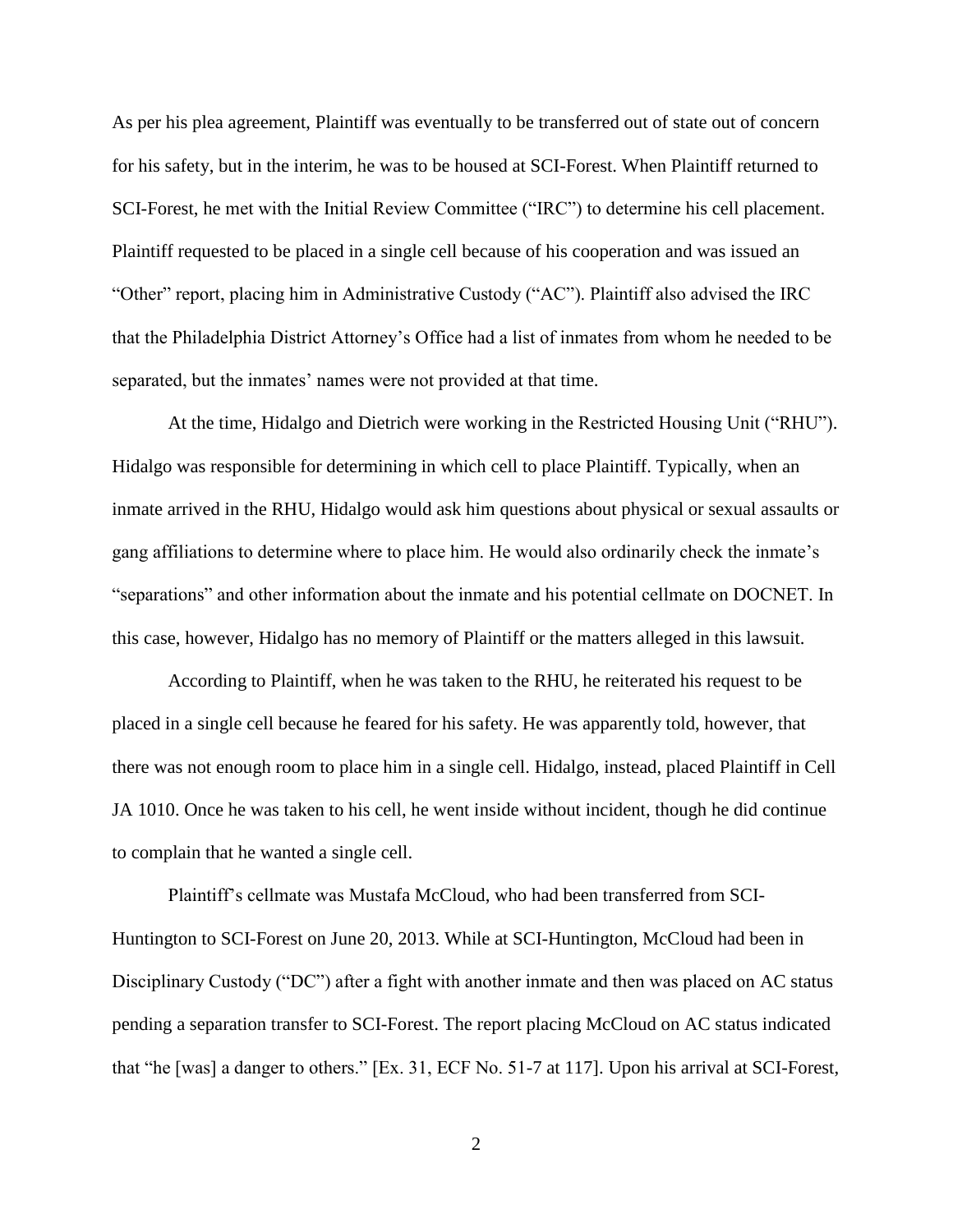McCloud was to be kept on AC status for one week before transitioning into general population.

Although Plaintiff did not realize it when he entered his cell, he and McCloud were from the same neighborhood, and Plaintiff used to "see him around." [Pl.'s Dep. at 15:9, ECF No. 51- 2 at 23]. Plaintiff had not seen McCloud for approximately 10 years, though, nor was Plaintiff close to him; they had mutual friends but did not "deal with each other." [Pl.'s Dep. at 15:13, ECF No. 51-2 at 23]

When Plaintiff entered the cell, McCloud "didn't let [him] know that he knew who [Plaintiff] was." [Pl.'s Dep. at 15:20, ECF No. 51-2 at 23]. In the middle of that night, Plaintiff awoke to McCloud punching him and trying to pull him out of his bunk. A scuffle allegedly ensued, with the inmates punching each other and wrestling around the cell. During a lull in the fighting, McCloud asked Plaintiff "you don't know who I am"? [Pl.'s Dep. at 22:5, ECF No. 51- 2 at 30]. When Plaintiff said "no," McCloud "told [him] who he was. And he said he [knew] that [Plaintiff] testified on Saheed, [Plaintiff's] co-defendant, and he said . . . that's why that happened." [Pl.'s Dep. at 22:6-9, ECF No. 51-2 at 30]. Plaintiff testified that he had swelling and bruising from the assault, along with a "busted" lip. But he did not seek any medical attention for his injuries, nor does he have any lingering effects from the injuries. [Pl.'s Dep. at 58:2, ECF No. 51-2 at 66].

The next day, Plaintiff approached Freeman while he was in the yard and told him that he had been assaulted in his cell and that he "wasn't going back in there." [Pl.'s Dep. at 29:17, ECF No. 51-2 at 37]. Freeman remembers that Plaintiff would not return to his cell but does not recall why. According to Plaintiff, Freeman seemed to blow him off and went to get Settnek, who was also on duty in the RHU that day. [Pl.'s Dep. at 30:1-2, ECF No. 51-2 at 38]. When they returned, Plaintiff explained what happened to Settnek, who was initially going to make Plaintiff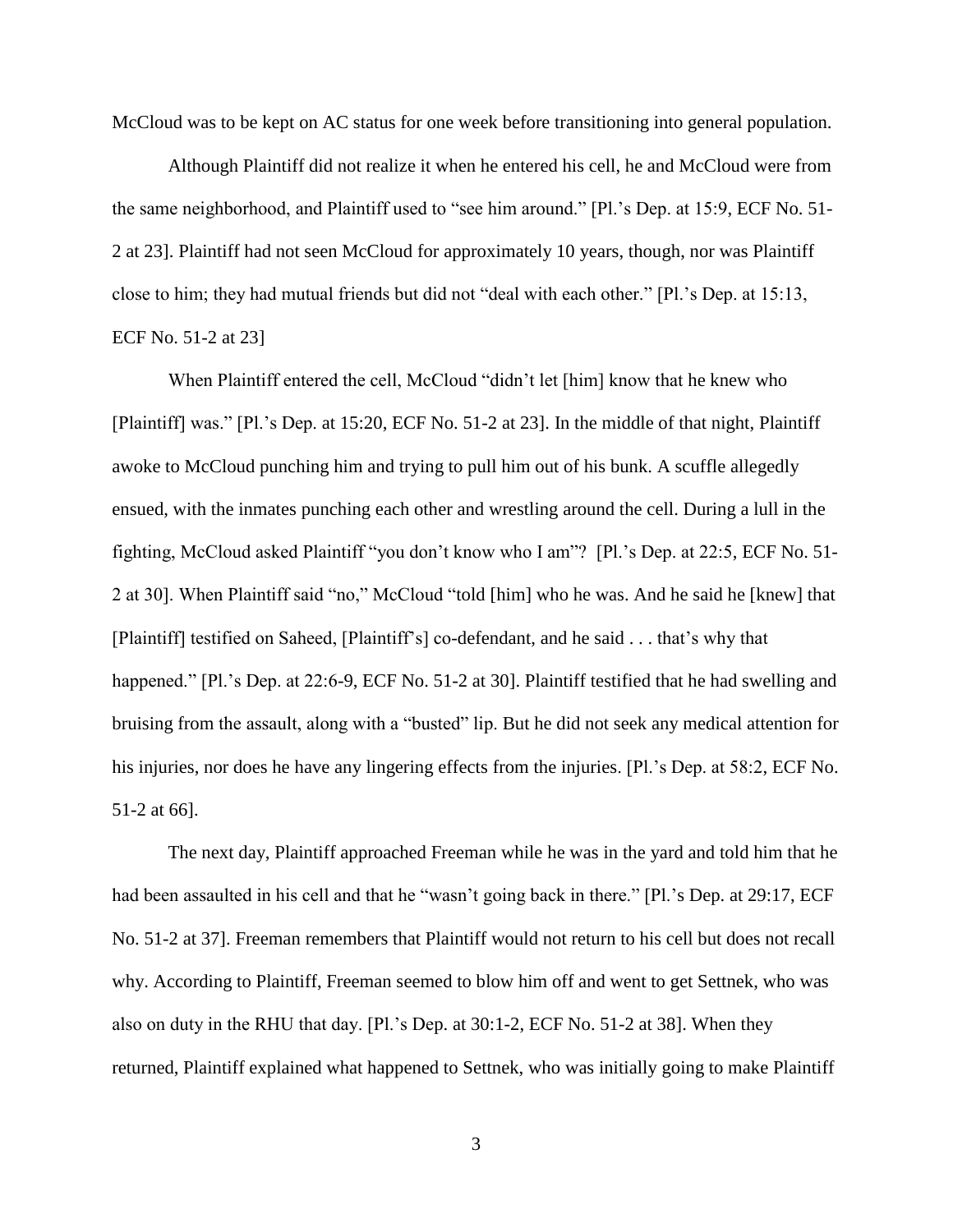go back to a cell with another inmate. Plaintiff refused. At that point, Plaintiff testified, Freeman and Settnek discussed the matter alone and then came back and told Plaintiff that they would put him in a single cell but that "[he] better not run [his] mouth or [Settnek] was going to let everybody know that [Plaintiff] was a rat or a snitch." [Pl.'s Dep. at 31:4-6, ECF No. 51-2 at 39]. Settnek and Freeman deny threatening to call Plaintiff a rat or a snitch.

Thereafter, Plaintiff was placed in a single cell on the B pod, Cell JB 2014. The next day, Plaintiff was seen by the Program Review Committee ("PRC"), which decided to keep Plaintiff in AC in a single cell. He was housed in a single cell until he was transferred from SCI-Forest to SCI-Huntington in September 2013.

Plaintiff claims that after he was placed in Cell JB 2014, other inmates started to harass him by banging on their cell walls and yelling that he was a rat or a snitch. When asked during his deposition whether he was alleging that either Settnek or Freeman told these inmates that he had cooperated against his co-defendant, Plaintiff testified, "I can't say that they told them because I didn't hear them tell them that, but it was widespread of what happened, so it's a possibility they found out on their own." [Pl.'s Dep. at 37:9-11, ECF No. 51-2 at 45]. Plaintiff was then asked, "So you don't have anything specifically that Setnick [sic] or Freeman or any staff person told [the other inmates]? You just don't know one way or the other?" [Pl.'s Dep. at 37:13-15, ECF No. 51-2 at 45]. Plaintiff responded, "Right." [Pl.'s Dep. at 37:16, ECF No. 51-2 at 45].

Plaintiff claims that sometimes he would go days without sleeping because of the banging and yelling. He also alleges that other inmates threw urine or feces at him on about four occasions. [Pl.'s Dep. at 46:1, ECF No. 51-2 at 54]. On two of those occasions, the urine and feces was thrown "at a distance" so it did not "touch [Plaintiff]." [Pl.'s Dep. 47:7, ECF No. 51-2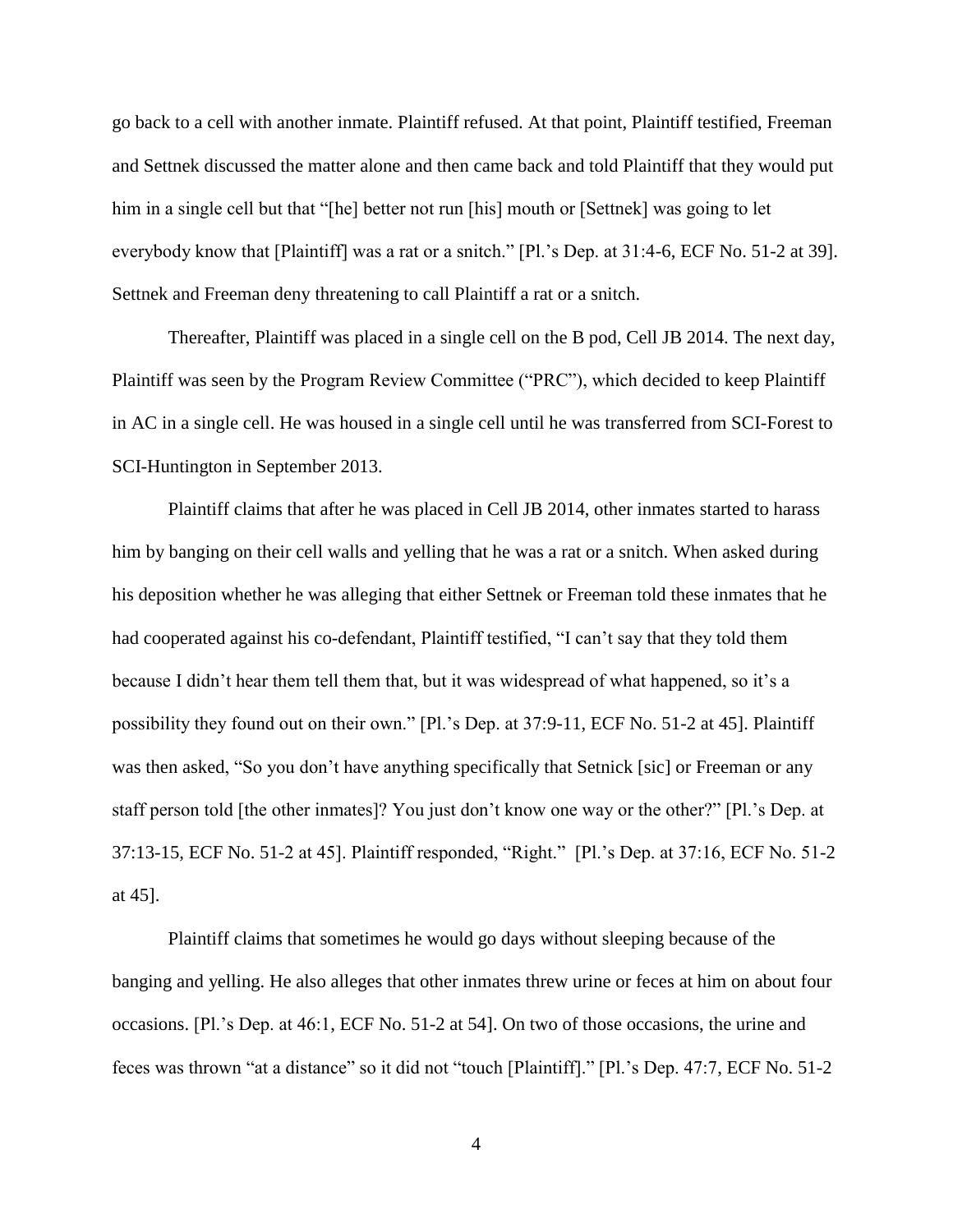at 55]. Plaintiff testified that, as a result of the alleged incidents, he stopped coming out of his

cell.

On July 20, 2013, Plaintiff sent a request slip to then-Deputy Superintendent Overmyer,

in which he wrote, in pertinent part:

To whom it may concern, I am writing because I am currently in the RHU A/C Status (protective custody) due to my recent court testimony because there are many individuals that will make an attempt on my life if allowed including two lifers here. Now I haven't heard from or spoken to anyone since my PRC hearing on 6-27-13 at which time I was told they would be looking into having the separations placed yet not one even took the time to question me in regards to this matter which makes it impossible to work on. Which means I am back here from nothing at all. And for that reason I am asking to either be seen or sent back to [general] population . . . .

[Ex. 12, ECF No. 51-1 at 88]. Overmyer responded on July 23, 2013, explaining, "The separations are being processed between Central Office [and] the D.A. When [SCI-Forest] staff know what is happening, you will be notified." [Id.].

On July 22, 2013, the Philadelphia D.A.'s Office faxed a "Request for Separation" to Lt.

Haggerty containing a list of Plaintiff's "separations." E-mails indicate that on that same day, Corrections Classification and Program Manager ("CCPM") William Cole was asked to determine where the inmates on the separations list were housed. Cole, in turn, forwarded the list to Unit Manager Edward Heberling and asked him to investigate. Heberling determined that two of the individuals on the separations list were housed at SCI-Forest and forwarded that information to Deputy Superintendent Eric Tice and Overmyer.

Plaintiff testified that he told Settnek and Riskus about the alleged harassment and asked to be moved to a different cell because of the noise and because every time he left his cell, someone was throwing something at him. [Pl.'s Dep. at 50:20, ECF No. 51-2 at 58]. Moreover, on July 24, 2013, Plaintiff wrote a request slip to "RHU Lieutenant" asking to be moved to a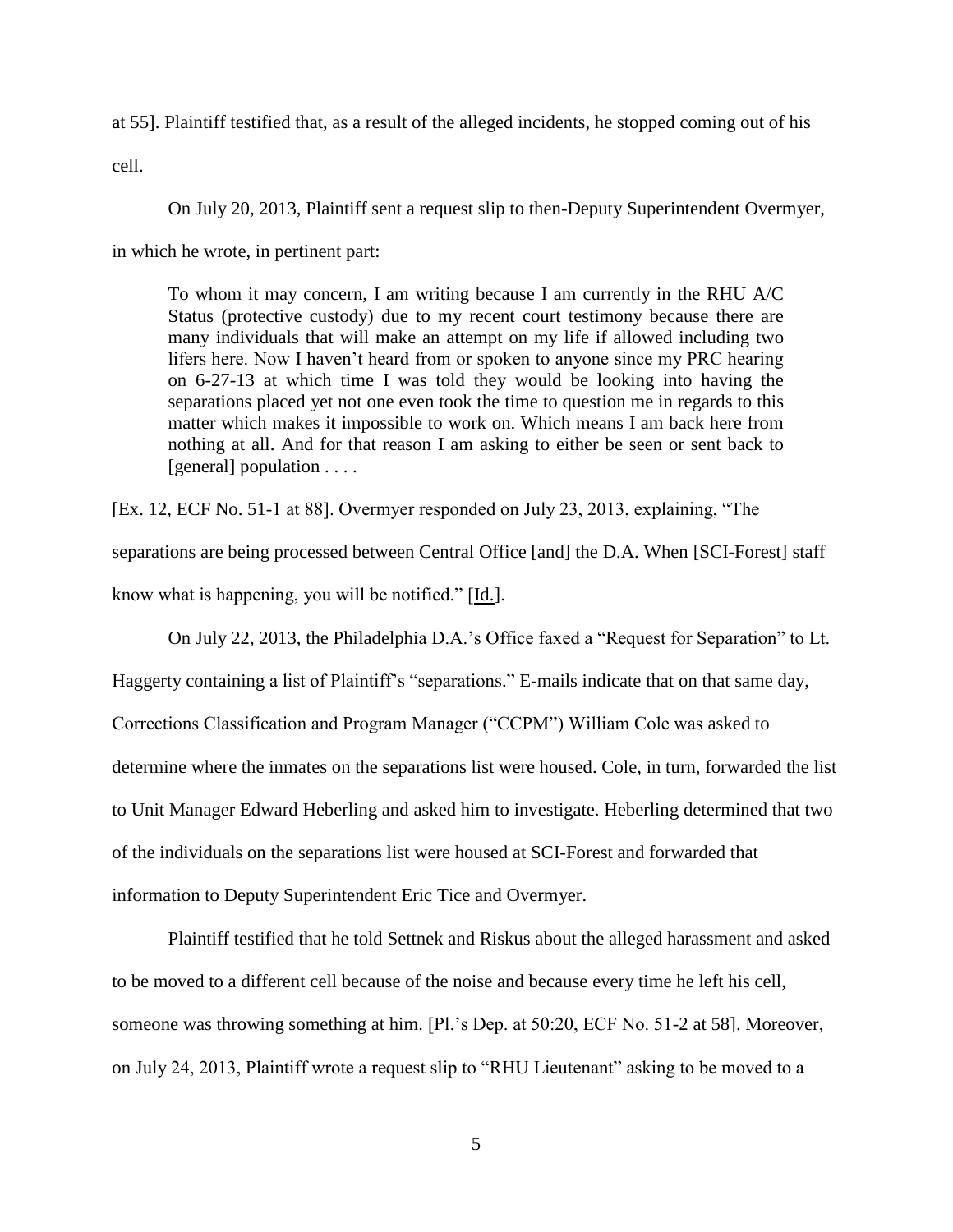shower cell on D pod because of the alleged harassment. (This request slip was not answered, so it is not clear whether it was, in fact, sent.). The next day, Plaintiff made the same request to Riskus, complaining that he could not leave his cell because he had "people tryna [sic] throw 'ass and shit' on [him]." [Ex. 12, ECF No. 51-1 at 90]. Riskus responded that he could not authorize the move if Plaintiff did not have a Z-code, which denotes single-cell status, because D pod only contains single cells.

On July 28, 2013, Plaintiff sent a request slip to Cole "to find out what separations were submitted by the D.A.'s office." [Ex. 12, ECF No. 51-1 at 91]. Cole responded, "The DA Office needs to relay that to you." [Id.].

On July 29, 2013, Plaintiff wrote to his counselor, David Perry, asking for a copy of the separations list. [Ex. 12, ECF No. 51-1 at 92]. Perry responded, "No we do not tell you who you have separations from." [Id.].

The following day, Plaintiff wrote a request slip to Ms. Ashbaugh-Tenney, a licensed professional counselor at the prison, complaining that he was "being denied [his] eighth amendment right to be free from cruel and unusual punishment as [he was] the victim of constant verbal and physical abuse and everyone up to Capt. Riskus has been made aware and told me there's nothing they can do about it." [Ex. 12, ECF No. 51-1 at 93]. Plaintiff claimed that he was "barely sleeping due to the constant banging on [his] wall" and that he "had urine thrown on [him] twice and feces thrown at [him]." [Id.]. He asked Ms. Ashbaugh-Tenney to help him get moved to C or D pod and threatened "to start breaking windows" if he did not get moved. [Id.]. Ms. Ashbaugh-Tenney responded that Plaintiff had to work with his unit manager and counselor "for movement [and] Z code." [Id.].

On August 5, 2013, Plaintiff wrote to Perry, telling him that he was wrong that Plaintiff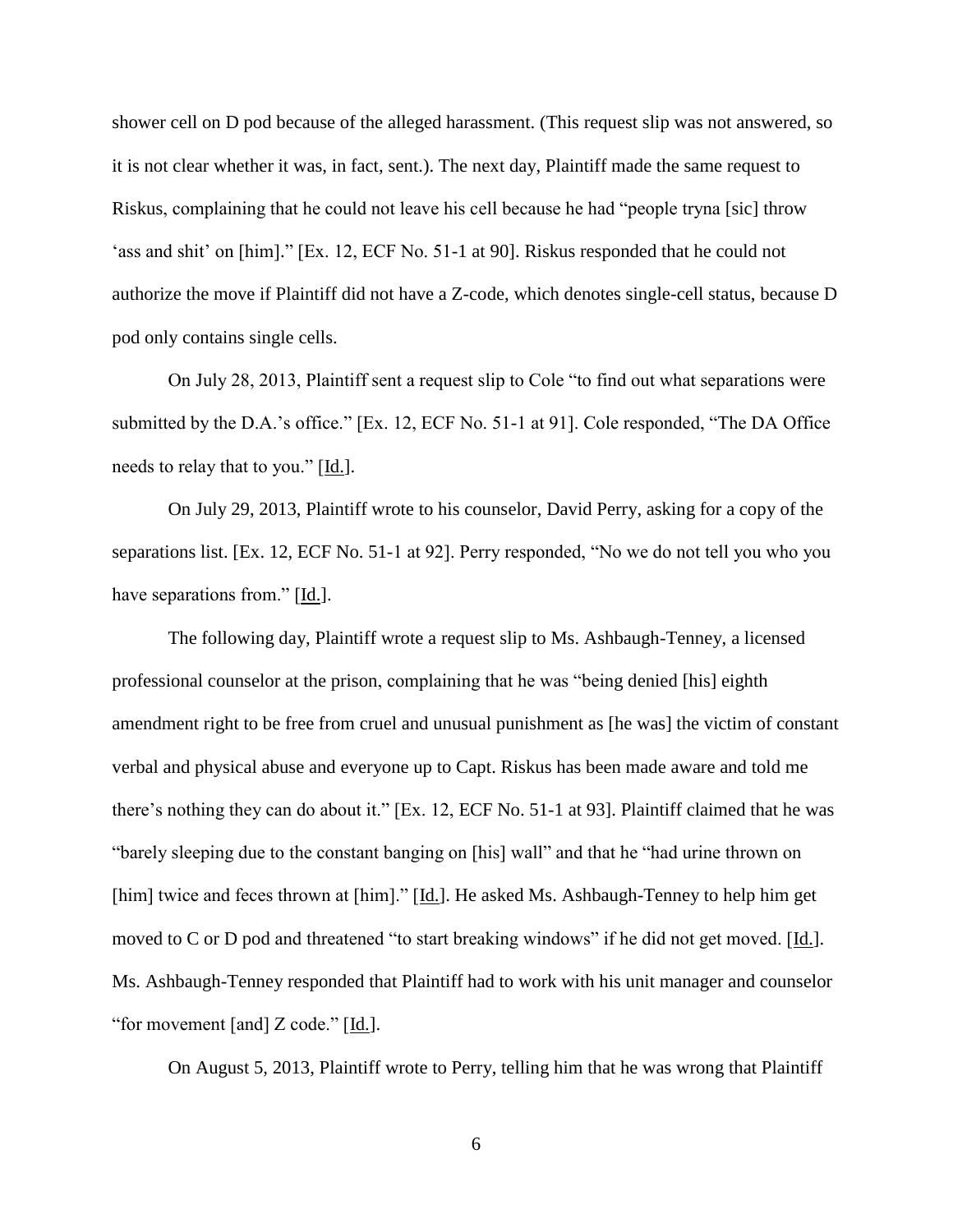was "not allowed to know separations entered on [his] behalf as it is not privileged information nor is it a security risk." [Ex. 12, ECF No. 51-1 at 93]. Thus, Plaintiff requested a copy of his separations list. However, Perry again refused to provide it, saying that he was not allowed. [Id.] Instead, Perry told Plaintiff to write to Haggerty because he was handling the separations. [Id.]

On August 15, 2013, Plaintiff was moved to Cell JC 1011, where he remained until he was transferred to SCI-Huntington on September 17, 2013. According to Plaintiff, he did not have any problems with continued harassment after he was transferred to the C pod.

On August 20, 2013, Major Paul Ennis of SCI-Forest sent an e-mail to Tracy Comeaux, a staff member in the DOC's Office of Population Management, explaining that SCI-Forest

had been provided with [a] list of active PA inmates who [Plaintiff] is to be separated from per the Philly Co. DA. A couple at [SCI-Forest] which would mean he would have to leave [SCI-Forest].

I'm trying to locate the original attachment from the Philly Co. DA right now but the currently active inmates are below. I'm not sure this was every [sic] provided to you by them or us. Could you check and let me know. My main concern is he's grieving because he believes we aren't protecting him even though he's in AC in a single cell. Please let me know what you know. Thanks.

[Ex. 16, ECF No. 61-1 at 4 (under seal)]. The next day, a vote sheet was sent around to various

SCI-Forest officials, who approved the separation requests. [Id. at 5]. Plaintiff's separations list

on DOCNET was then updated accordingly. [Id. at 6-7].

On September 17, 2013, Plaintiff was transferred to SCI-Huntington, where he was given

temporary Z-code status and housed in a single cell. On September 27, 2013, officials at SCI-

Huntington approved the Philadelphia DA Office's request for an interstate transfer, and he was

transferred out of state.

# **B. Plaintiff's Grievances**

Plaintiff filed Grievance 469864 on July 21, 2013, alleging that his Eighth Amendment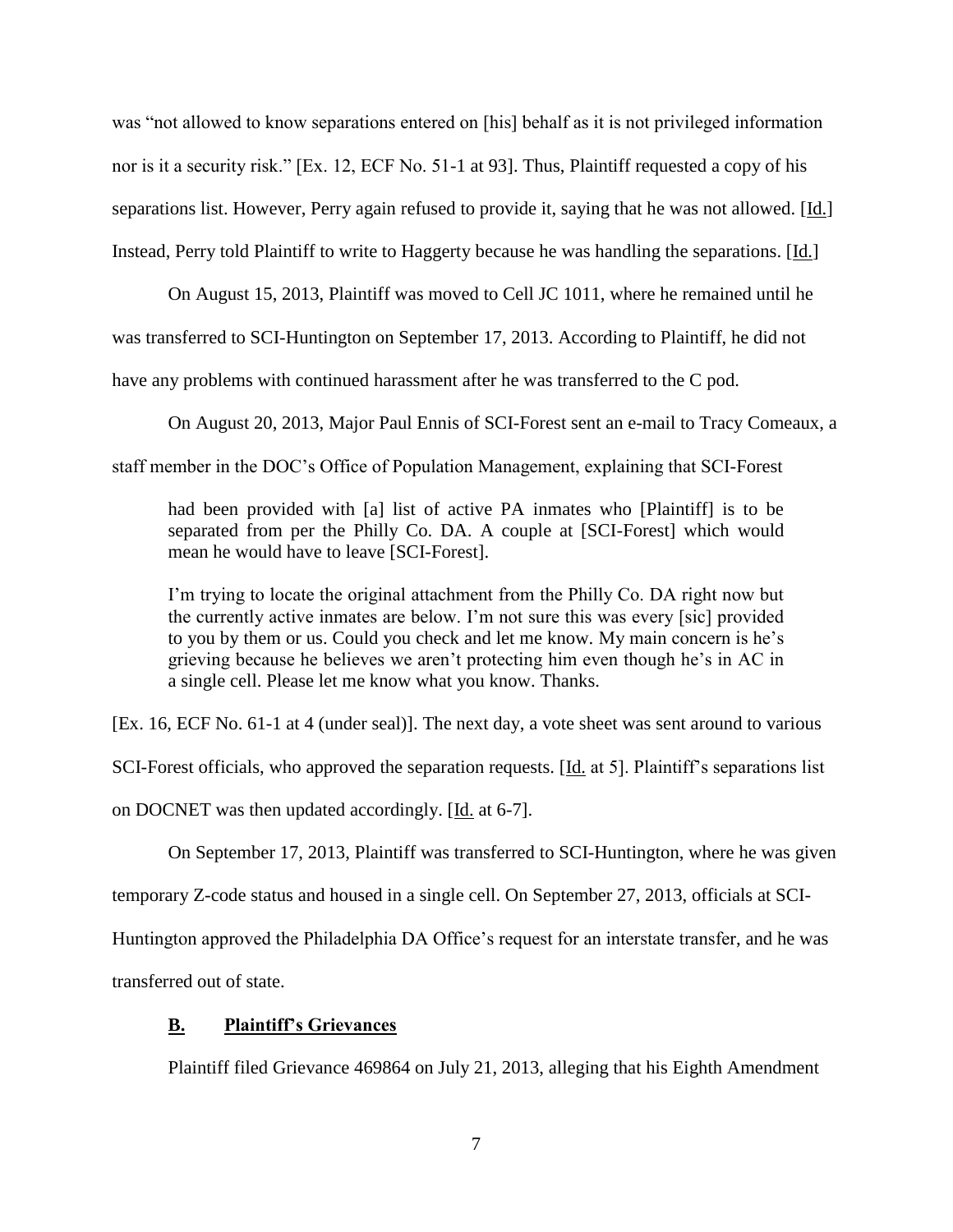rights were being violated because prison administrators refused to take steps to protect him from assaults. In addition, he alleged that SCI-Forest officials had "done nothing but ignore [his] requests for separations." [Ex. 10, ECF No. 51-1 at 72]. Overmyer was the only Defendant named in this grievance. On August 19, 2013, the grievance was denied by Capt. Hacherl on the basis that Plaintiff's unit team had updated him as to the status of his separation requests. It was also noted that, on July 22, 2012, SCI-Forest received a document from the Philadelphia DA's Office on behalf of Plaintiff requesting that Plaintiff be separated from certain identified inmates. Hacherl, moreover, found that SCI-Forest had taken reasonable efforts to ensure Plaintiff's safety by placing him in AC. Plaintiff did not appeal the denial of Grievance 469864.

On July 25, 2013, Plaintiff filed Grievance 470926, in which he alleged that he had been assaulted in his cell on June 25, 2013. [Ex. 11, ECF No. 51-1 at 77-78]. He also described how he informed Freeman and Settnek about the assault and how they threatened to label him a "snitch." Aside from Freeman and Settnek, no other CO is named in this grievance. As relief, Plaintiff requested an "adjustment be made to the administrative custody procedures. So that protective custody inmates are separated and only housed with protective custody inmates." [Id. at 78]. He also requested Z-code status. On August 20, 2013, Riskus denied Grievance 470926 because he could not substantiate Plaintiff's claims and there was no indication that any prison policy or procedure had been violated. Plaintiff appealed the denial of Grievance 470926 to the facility manager, who upheld the initial denial. In January 2014, Plaintiff attempted to appeal to the final level of review, but his appeal was rejected as untimely since it was to have been filed by November 6, 2013. Plaintiff claimed that he had not received the facility manager's appeal response until December 20, 2013, which made him miss the deadline, but the review officer rejected this contention for lack of proof.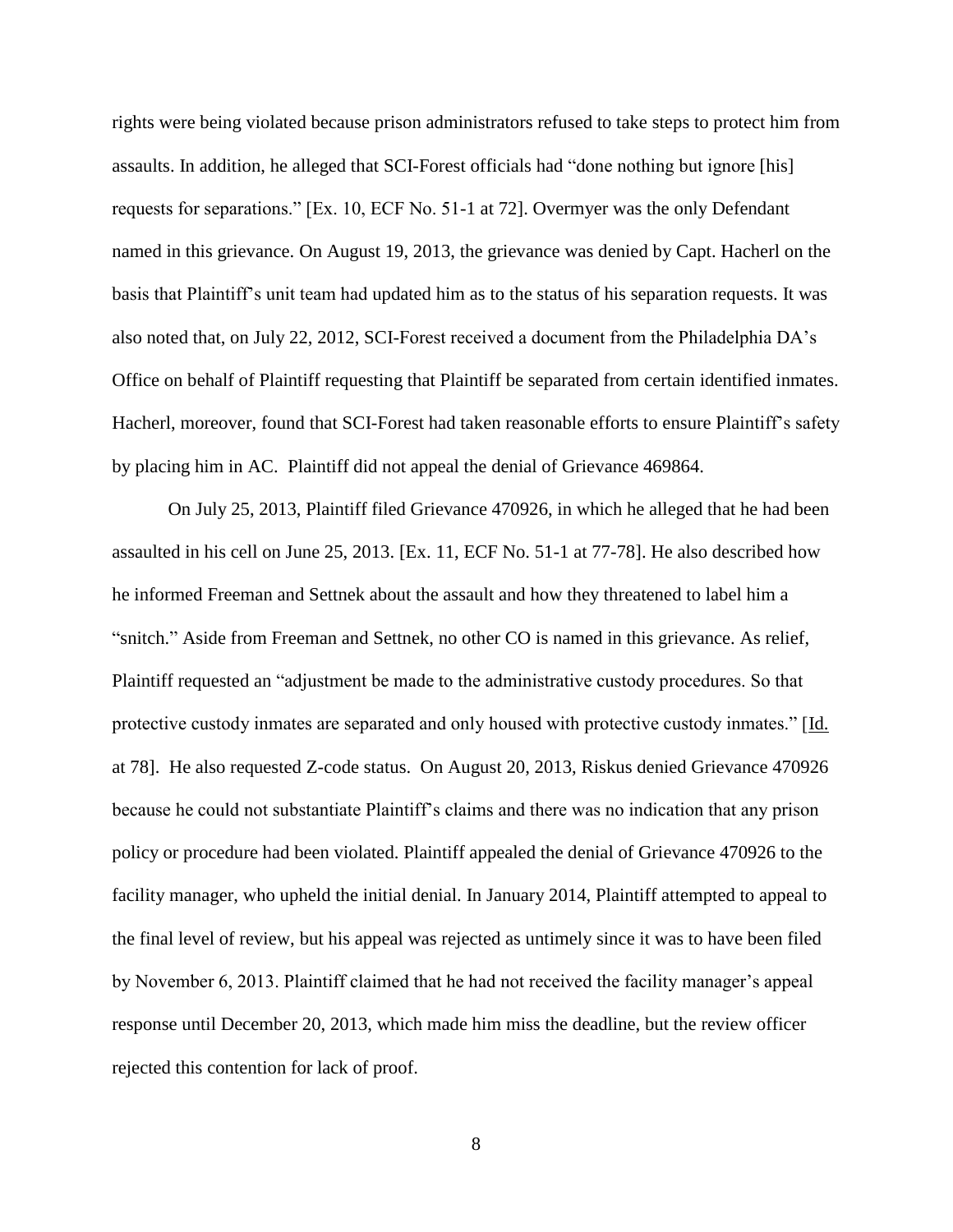On August 11, 2013, Plaintiff filed Grievance 472637, alleging, in part, as follows:

In the past 47 days, I have had urine thrown me twice, feces thrown at me and my cell and individuals banging on my wall night and day to the point I sometimes go days without sleep. And everyone from the c/os to the superintendent either has personal knowledge or I have written informing them asking nothing more than to be moved and no one will help. The Sgt's, Lt's and Captain Riskus all refused to intervene as if this inhumane treatment is a part of my sentence. I've written PRC and the deputies, my counselor (Mr. Perry), the psychologist and Superintendent asking and begging them to just see what they can do to help me get moved and only Ms. Temey even had the decency to respond.

This is the exact reason its [sic] so much chaos and so many cell extractions because Captain Riskus refuses to do even an inkling or iota of his job and those above him allow him to do it . . . .

[Ex. 13, ECF No. 51-1 at 96-97]. Plaintiff requested to be moved to a single shower cell on C

pod to limit further harassment and to have Riskus reprimanded. On September 5, Tice issued a

response upholding in part and denying in part Plaintiff's grievance. Tice also directed that

Plaintiff be moved to another pod in the RHU "to ease [the] burden of feeling targeted." [Id. at

98]. By that time, however, Plaintiff had already been moved to a cell in C Pod. The response to

Grievance 472637 was upheld on both levels of appeal.

On September 12, 2013, Plaintiff filed Grievance 477290, complaining that he had not been allowed to see a copy of the separations list. He also provided the names of individuals from whom he needed to be separated. In response, Plaintiff was given the names of the

individuals on the separations list forwarded by the DA's Office.

### **C. Procedural History**

Plaintiff instituted this action on February 28, 2014, by filing a pro se complaint pursuant to 42 U.S.C. § 1983, against Riskus, Settnek, Freeman, Overmyer, Wetzel, and "John Doe." On August 29, 2014, Defendants filed a partial motion to dismiss [ECF No. 14] with respect to the claims against Wetzel and the claims against all named Defendants to the extent they arose from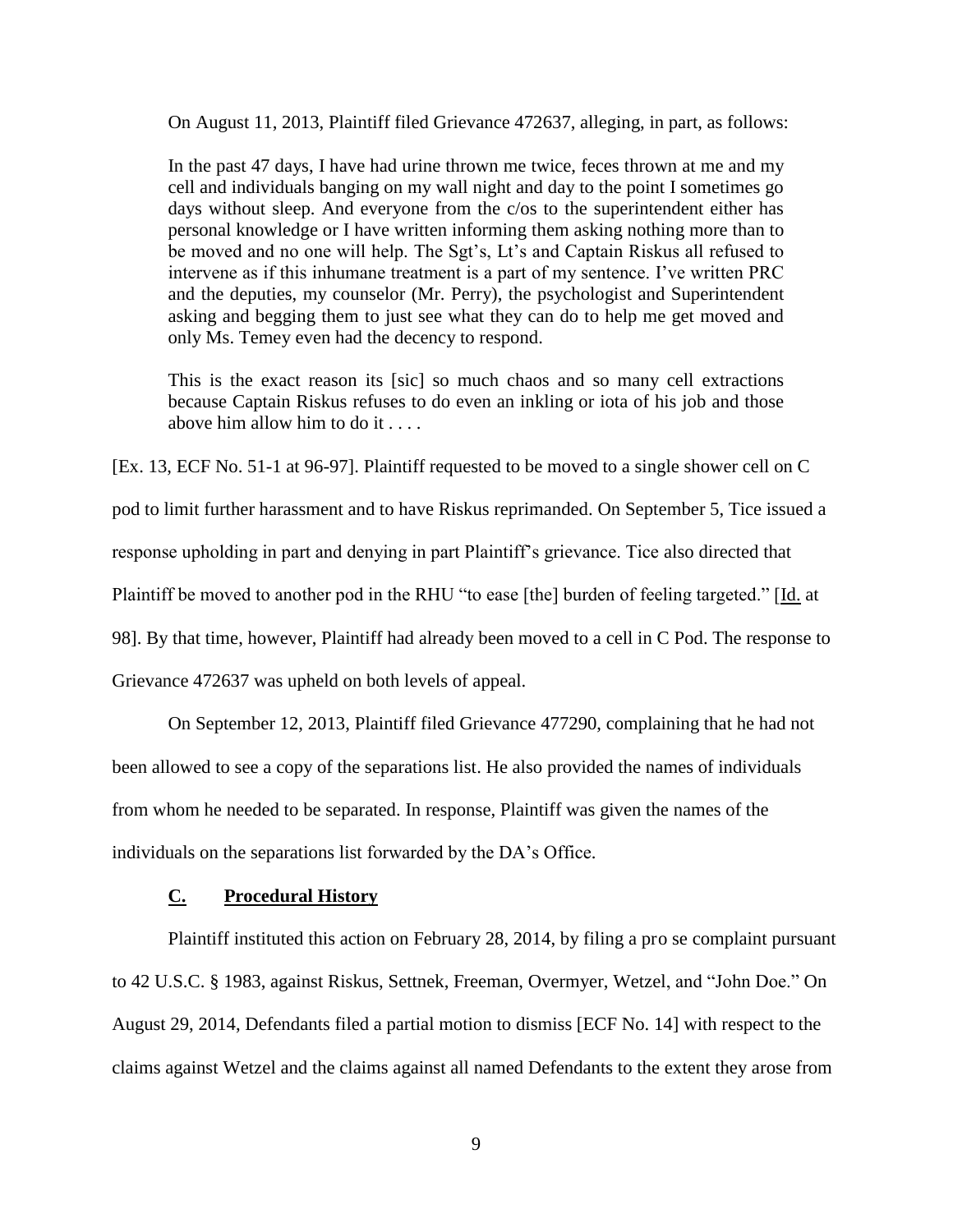the alleged conduct of the John Doe Defendant and other unnamed guards. By Opinion and Order dated March 24, 2015, the Court granted the motion in part and denied it in part, dismissing all claims against Wetzel, except for Plaintiff's claim alleging a failure to write into policy procedures to protect the safety of protective custody inmates; all claims against Riskus, Settnek, Freeman, and Overmyer to the extent they related to the conduct of John Doe, the unnamed guards, and Wetzel; and all claims against John Doe. [ECF No. 20 at 10].

On May 11, 2015, Plaintiff sent the Court a letter, asking to reinstate his claim against John Doe. [ECF No. 25]. The Court construed Plaintiff's request as a motion to appoint counsel, and directed the Clerk of Courts to request an attorney to consider representing Plaintiff in this matter. [ECF No. 28]. On August 31, 2015, Plaintiff's current counsel accepted the request to represent him and entered their appearances on his behalf. [ECF Nos. 32-34].

Following the close of discovery, Defendants filed a motion for summary judgment, with a concise statement of material facts ("CSMF"), appendix, and a brief in support. [ECF Nos. 48- 51]. That same day, Plaintiff, through counsel, sought leave to file an amended complaint to clarify his Eighth Amendment failure to protect claim against Defendants; to add Hidalgo as a party, as he had been identified during discovery as the John Doe Defendant; and to add a "claim" for punitive damages. [ECF No. 53 at 3]. On January 6, 2017, the Court held a telephonic hearing, during which it granted Plaintiff's motion for leave, while permitting Defendant to supplement their summary judgment motion to address the new claim against Hidalgo. [ECF No. 62].

Plaintiff filed his amended complaint later that day. [ECF No. 64]. In count I, Plaintiff alleges an Eighth Amendment failure to protect claim against Hidalgo. In count II, he alleges a failure to protect claim against Riskus, Settnek, Freeman, and Overmyer. More specifically, he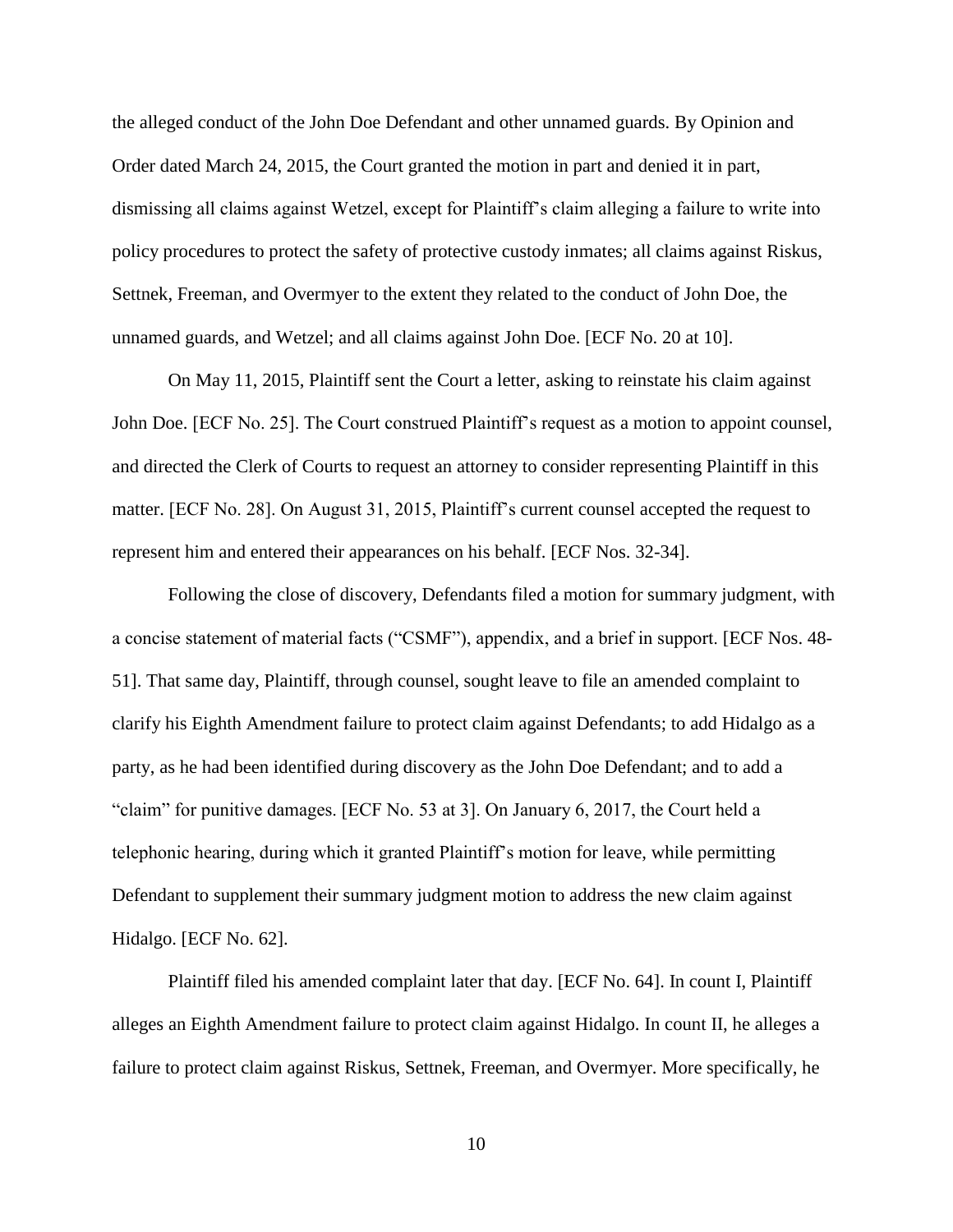alleges that "[b]y failing to protect [him] from McCloud's assault and the subsequent harassment by other inmates, and by failing to timely process [his] separations, Defendants deprived [him] of his Eighth Amendment right . . . . " [Id. ¶ 61]. In count III, Plaintiff asserts a claim against Wetzel for "fail[ing] to ensure that there were policies in place to ensure that Plaintiff, an inmate granted protective custody, was properly protected from assault by another inmate with a history of violent behavior" and by "fail[ing] to have in place procedures that would expedite the processing of separations lists so that separations were implemented upon a prisoner's arrival at SCI-Forest." [Id. ¶¶ 66-67].

Defendants filed their supplemental motion for summary judgment [ECF No. 67], with a brief in support, on January 27, 2017, in which they address the claim against Hidalgo as well as what they label Plaintiff's "[n]ew [c]laim [r]egarding [the] [s]eparation [p]olicy." [ECF No. 68 at 7]. Plaintiff filed a brief in opposition to Defendants' motion and supplemental motion, along with a response to Defendants' CSMF, on February 27, 2017. [ECF Nos. 69-70]. Having been fully briefed, the motion and supplemental motion are ripe for disposition.

# **II. STANDARD OF REVIEW**

Federal Rule of Civil Procedure  $56(c)(2)$  provides that summary judgment shall be granted if the "pleadings, the discovery and disclosure materials on file, and any affidavits show that there is no genuine issue as to any material fact and that the movant is entitled to judgment as a matter of law." Rule 56(e)(2) further provides that when a motion for summary judgment is made and supported, "an opposing party may not rely merely on allegations or denials in its own pleading; rather, its response must-by affidavits or as otherwise provided in this rule-set out specific facts showing a genuine issue for trial. If the opposing party does not so respond, summary judgment should, if appropriate, be entered against that party."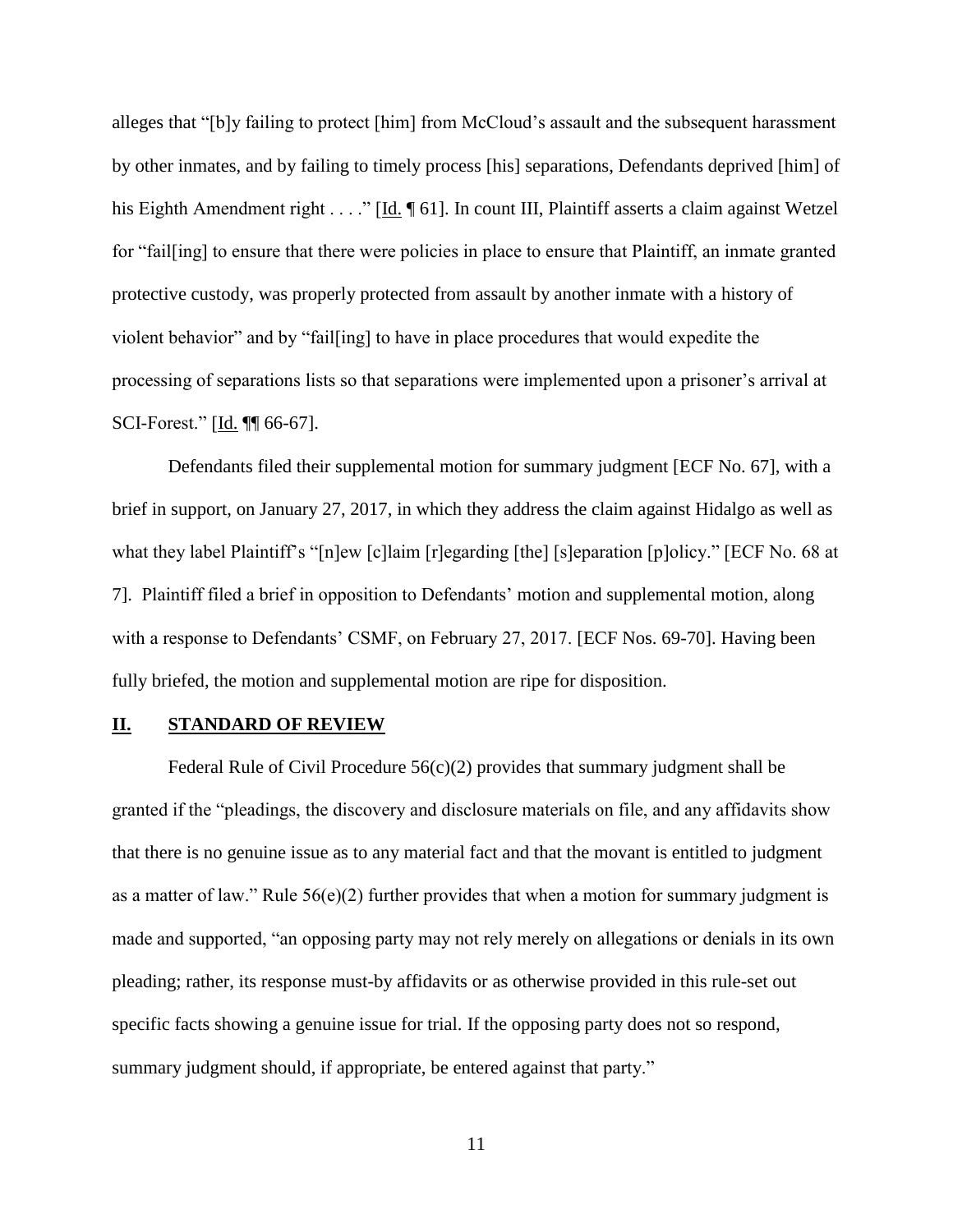A district court may grant summary judgment for the defendant when the plaintiff has failed to present any genuine issues of material fact. Fed. R. Civ. P. 56(C). The moving party has the initial burden of proving to the district court the absence of evidence supporting the nonmoving party's claims. Celotex Corp. v. Catrett, 477 U.S. 317, 330 (1986); Andreoli v. Gates, 482 F.3d 641, 647 (3d Cir. 2007).

The burden then shifts to the non-movant to come forward with specific facts showing a genuine issue for trial. Fed. R. Civ. P. 56(e). The non-moving party must go beyond the pleadings and show specific facts by affidavit or by information contained in the filed documents (i.e., depositions, answers to interrogatories and admissions) to meet his burden of proving elements essential to his claim. Celotex, 477 U.S. at 322. The non-moving party "must present more than just bare assertions, conclusory allegations or suspicions to show the existence of a genuine issue." Garcia v. Kimmell, 2010 WL 2089639, at \* 1 (3d Cir. 2010) (quoting Podobnik v. U.S. Postal Serv., 409 F.3d 584, 594 (3d Cir. 2005)).

When considering a motion for summary judgment, the court is not permitted to weigh the evidence or to make credibility determinations, but is limited to deciding whether there are any disputed issues and, if there are, whether they are both genuine and material. Anderson v. Liberty Lobby, Inc., 477 U.S. 242, 255 (1986). The court must consider the evidence, and all reasonable inferences which may be drawn from it, in the light most favorable to the non-moving party. Matsushita Elec. Indus. Co. v. Zenith Radio Corp., 475 U.S. 574, 587 (1986).

A material fact is a fact whose resolution will affect the outcome of the case under applicable law. Anderson, 477 U.S. at 248. Summary judgment is only precluded if the dispute about a material fact is "genuine," i.e., if the evidence is such that a reasonable jury could return a verdict for the non-moving party. Id. at 247–249.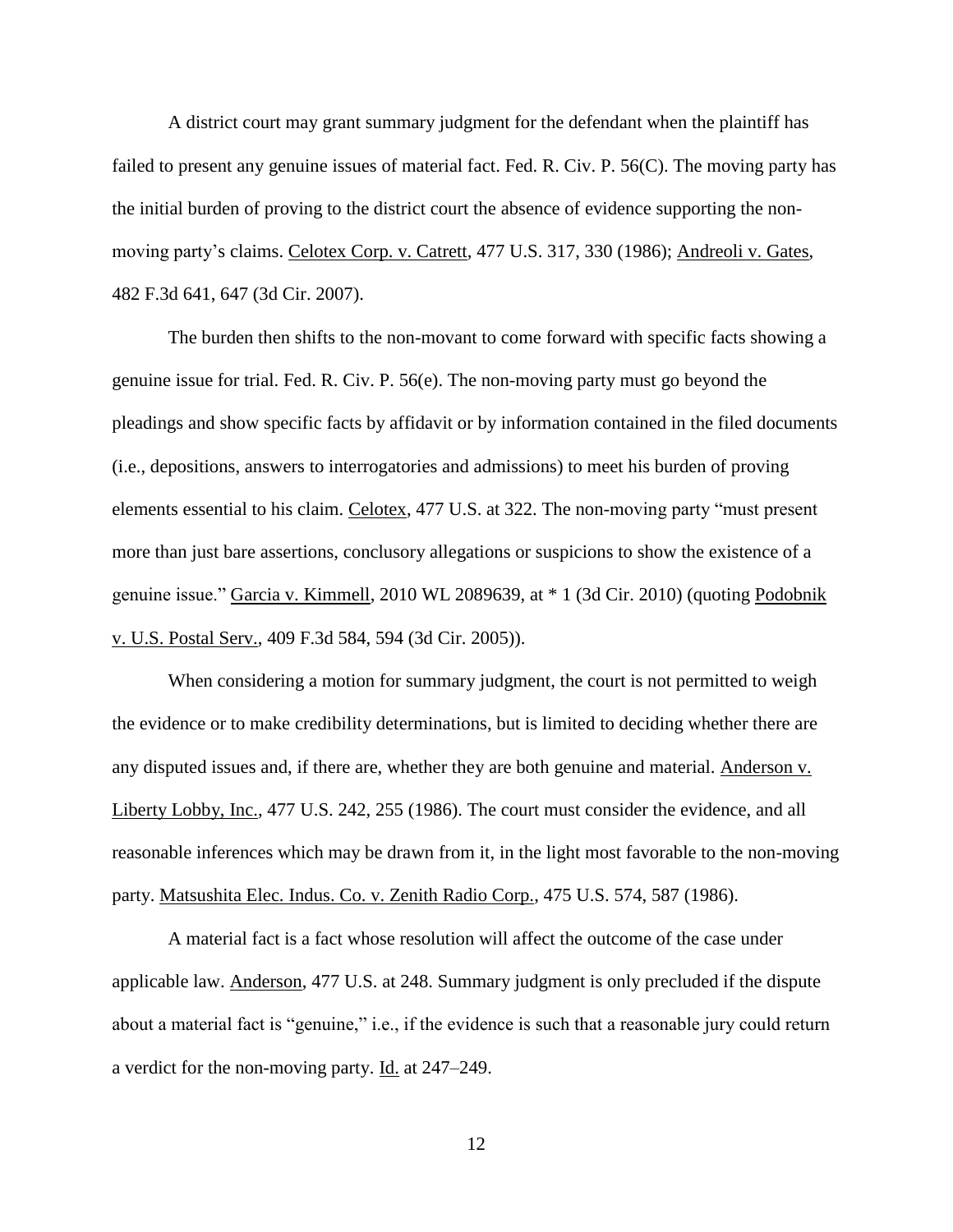### **III. DISCUSSION**

## **A. Exhaustion of Administrative Remedies**

Under the Prison Litigation Reform Act ("PLRA"), "[n]o action shall be brought with respect to prison conditions under section 1983 of this title, or any other Federal law, by a prisoner confined in any jail, prison, or other correctional facility until such administrative remedies as are available are exhausted." 42 U.S.C. § 1997e(a). This language is mandatory. Ross v. Blake, 136 S. Ct. 1850, 1856 (2016). Moreover, the "exhaustion requirement applies to all inmate suits about prison life, whether they involve general circumstances or particular episodes, and whether they allege excessive force or some other wrong." Porter v. Nussle, 534 U.S. 516, 532 (2002).

The PLRA also mandates that inmates "properly" exhaust administrative remedies before filing suit in federal court. Woodford v. Ngo, 548 U.S. 81, 93 (2006). "Proper exhaustion demands compliance with an agency's deadlines and other critical procedural rules because no adjunctive system can function effectively without imposing some orderly structure on the course of its proceedings." Id. at 90–91. Such requirements "eliminate unwarranted federal-court interference with the administration of prisons, and thus seek[] to 'affor[d] corrections officials time and opportunity to address complaints internally before allowing the initiation of a federal case.'" Id. at 93 (quoting Porter, 534 U.S. at 525). Courts have concluded that inmates who fail to fully or timely complete the prison grievance process are barred from subsequently litigating claims in federal courts. See, e.g., Booth v. Churner, 206 F.3d 289 (3d Cir. 2000); Bolla v. Strickland, 304 F. App'x 22 (3d Cir. 2008); Jetter v. Beard, 183 F. App'x 178 (3d Cir. 2006).

#### **1. Hidalgo**

Defendants argue that Plaintiff failed to exhaust his administrative remedies with respect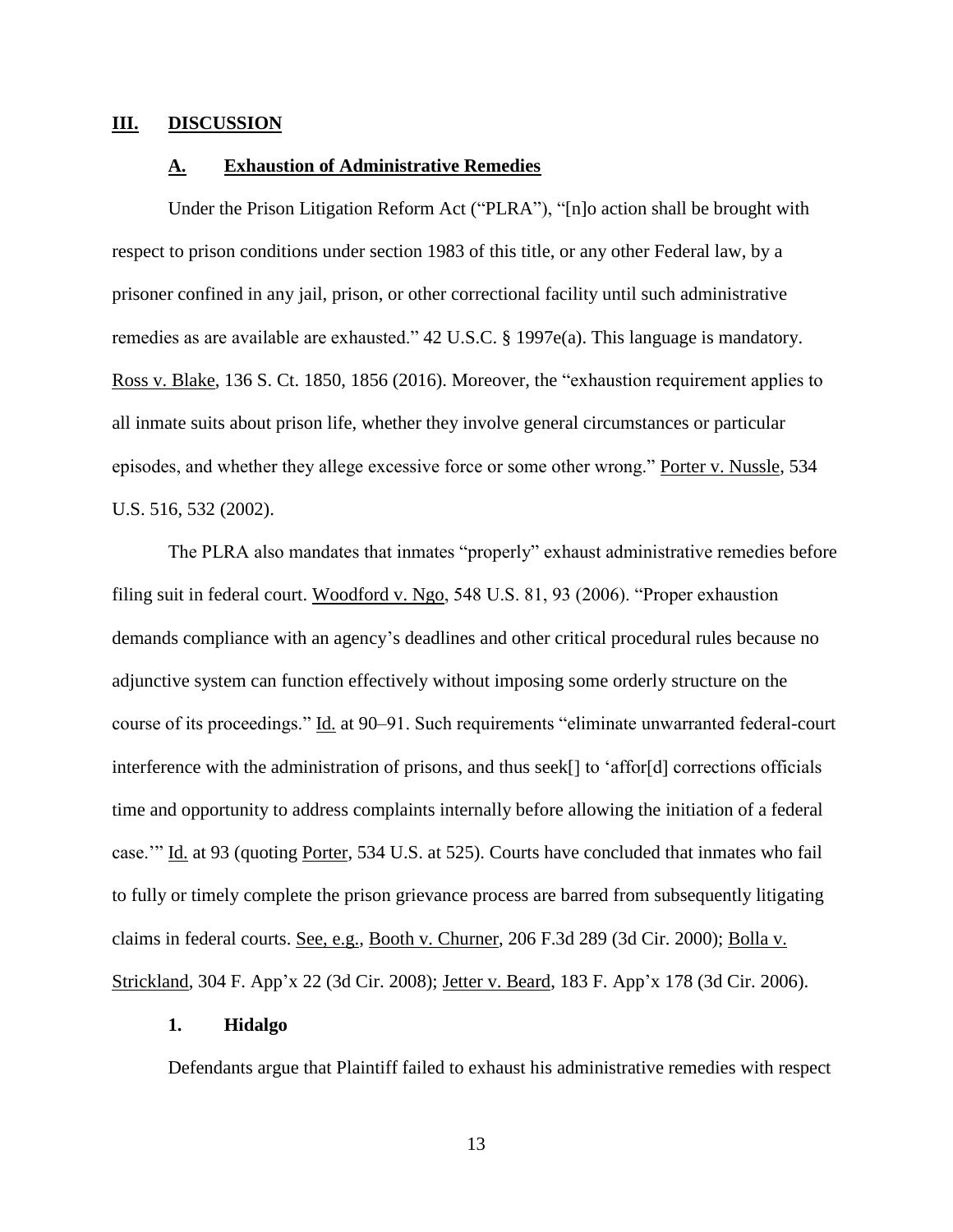to his claim against Hidalgo. Plaintiff does not dispute that Hidalgo was not identified in his grievances; however, he argues that SCI-Forest excused his failure to identify Hidalgo during the grievance process.

The PLRA, itself, does not require a prisoner to have named each individual whom he sues in a prior grievance. Jones v. Bock, 549 U.S. 199, 218 (2007) (concluding that "exhaustion is not per se inadequate simply because an individual later sued was not named in the grievances"). "However, prisoners are required to complete the administrative review process in accordance with rules that are defined by the prison grievance process" – including the rules relating to whom must be identified in the grievance. Byrd v. Shannon, 715 F.3d 117, 127 (3d Cir. 2013) (citing Jones, 549 U.S. at 218). If a prisoner fails to properly exhaust the available administrative remedies, he cannot bring suit on such claim(s) in federal court. Goins v. Longstreet, 2013 WL 869644, at \*5 (W.D. Pa. Feb. 13, 2013) (citing Oliver v. Beard, 2011 WL 4565787, at \*7 (M.D. Pa. Sept. 29, 2011); Spruill v. Gillis, 372 F.3d 218, 227–32 (3d Cir. 2004).

The Pennsylvania Department of Corrections ("DOC") has implemented an official Inmate Grievance System, which is governed by Administrative Directive 804 ("DC–ADM 804").<sup>2</sup> The relevant provision of the prison grievance process is DC-ADM 804 § 1.A.11, which, at the time Plaintiff filed his grievances, stated, in pertinent part, "The inmate shall identify individuals directly involved in the event(s)." The only grievance that relates to Plaintiff's initial cell placement upon his return to SCI-Forest is Grievance 470926. This grievance mentions Freeman and Settnek but, as Plaintiff concedes, it does not mention Hidalgo. By failing to

 $\overline{2}$ 

 $\overline{a}$ 

Although neither Plaintiff nor Defendants have provided the Court with a copy of the DC-ADM 804, "the Court may take judicial notice that the applicable grievance procedure was the DC-ADM 804 and judicial notice that generally inmates who are in custody of the DOC receive a copy of the Inmate Handbook which contains portions of the DOC's grievance policy, DC-ADM-804." Mayon v. Capozza, 2017 WL 476790, at \*7 (W.D. Pa. Feb. 6, 2017) (citations omitted).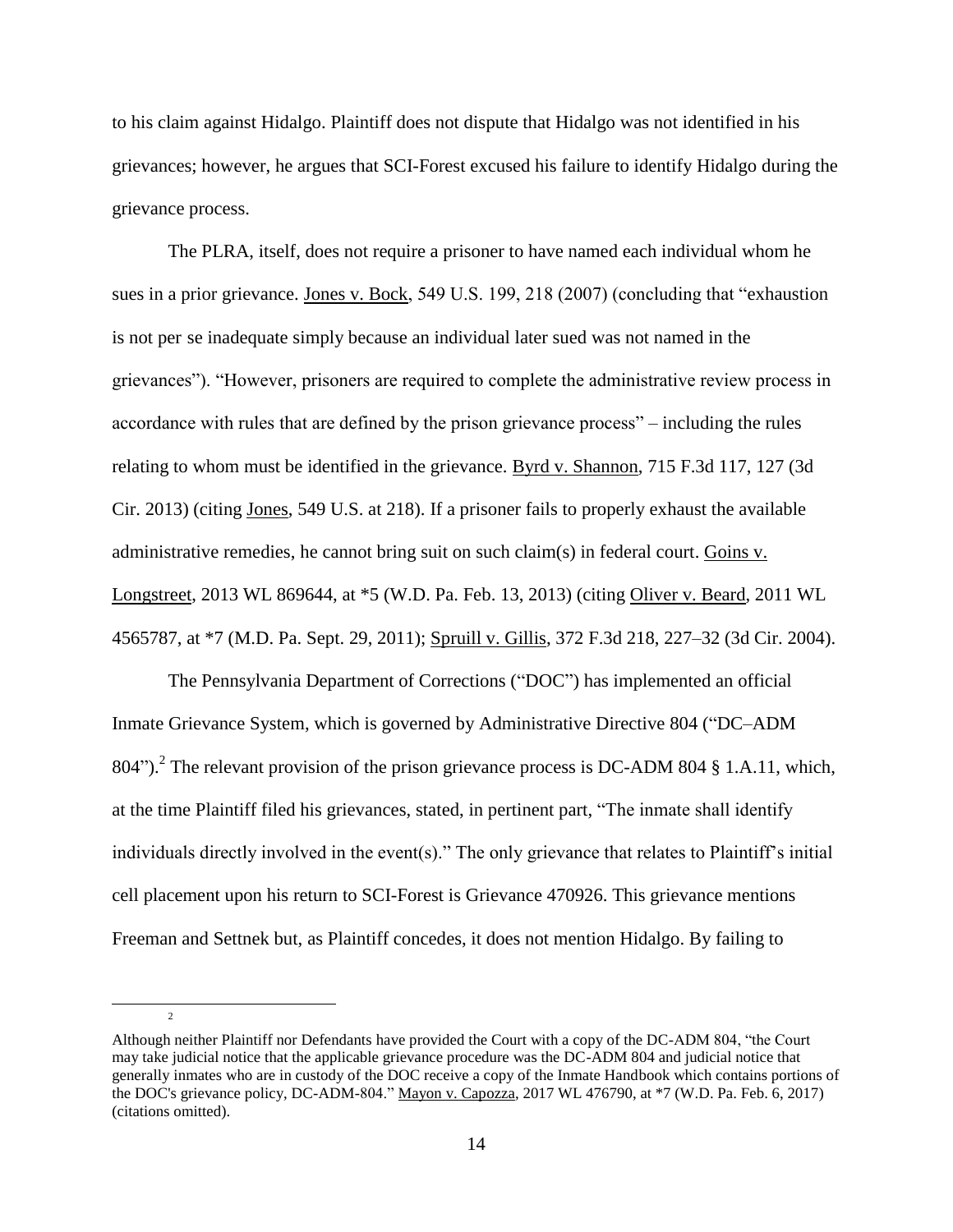identify Hidalgo either by name or title, Plaintiff procedurally defaulted his claim against him. See Spruill, 372 F.3d at 227-32.

Relying on Spruill, Plaintiff argues that "[t]he Third Circuit has held that the prison can excuse an inmate's failure to specifically name individuals by identifying the unidentified persons and acknowledging that they were fairly within the compass of the prisoner's grievance." (ECF No 69 at 6). True as that may be, there is no evidence that Plaintiff's failure to identify Hidalgo was excused. In Spruill, for example, the Third Circuit held that the prison's grievance process excused the plaintiff's procedural default because the grievance officer's "'Initial Review Response' (the first level determination under the Grievance Policy System) identified [the defendant] by name." 372 F.3d at 234. By contrast, Riskus, who responded to Grievance 470926, did not identify Hidalgo, by name or otherwise, in his response. Rather, the review focused solely on the conduct of Freeman and Settnek. Therefore, Plaintiff's procedural default was not excused, and Hidalgo is entitled to summary judgment due to Plaintiff's failure to exhaust administrative remedies as to him.<sup>3</sup>

### **2. Overmyer**

 $\overline{a}$ 

3

Plaintiff alleges that Overmyer demonstrated deliberate indifference by ignoring his requests for help when he complained about the alleged harassment. According to Defendants, Plaintiff failed to exhaust his administrative remedies with respect to this claim because "[h]e only filed one grievance, Grievance 472637, about the alleged harassment he faced" and that

In addition, although not specifically raised by Defendants, it appears that Plaintiff did not exhaust his administrative remedies with respect to Grievance 470926. As already noted, exhaustion must be "proper." Woodford, 548 U.S. at 90 (emphasis in original) (explaining that a prisoner must "us[e] all steps that the agency holds out, and  $\lceil \text{do} \rceil$  so properly (so that the agency addresses the issues on the merits)") Even though Plaintiff attempted to appeal the denial of Grievance 470926 to the third level of review, his effort was rejected as untimely. Thus, he did not properly exhaust his administrative remedies. See Spearman v. Morris, 643 F. App'x 82, 85 (3d Cir. 2016) ("Because Spearman never perfected his appeal for final review according to applicable procedures, he has failed to exhaust his administrative remedies."). However, because failure to exhaust is an affirmative defense and Defendants have not specifically raised this argument, the Court will not dismiss Plaintiff's claim on this basis.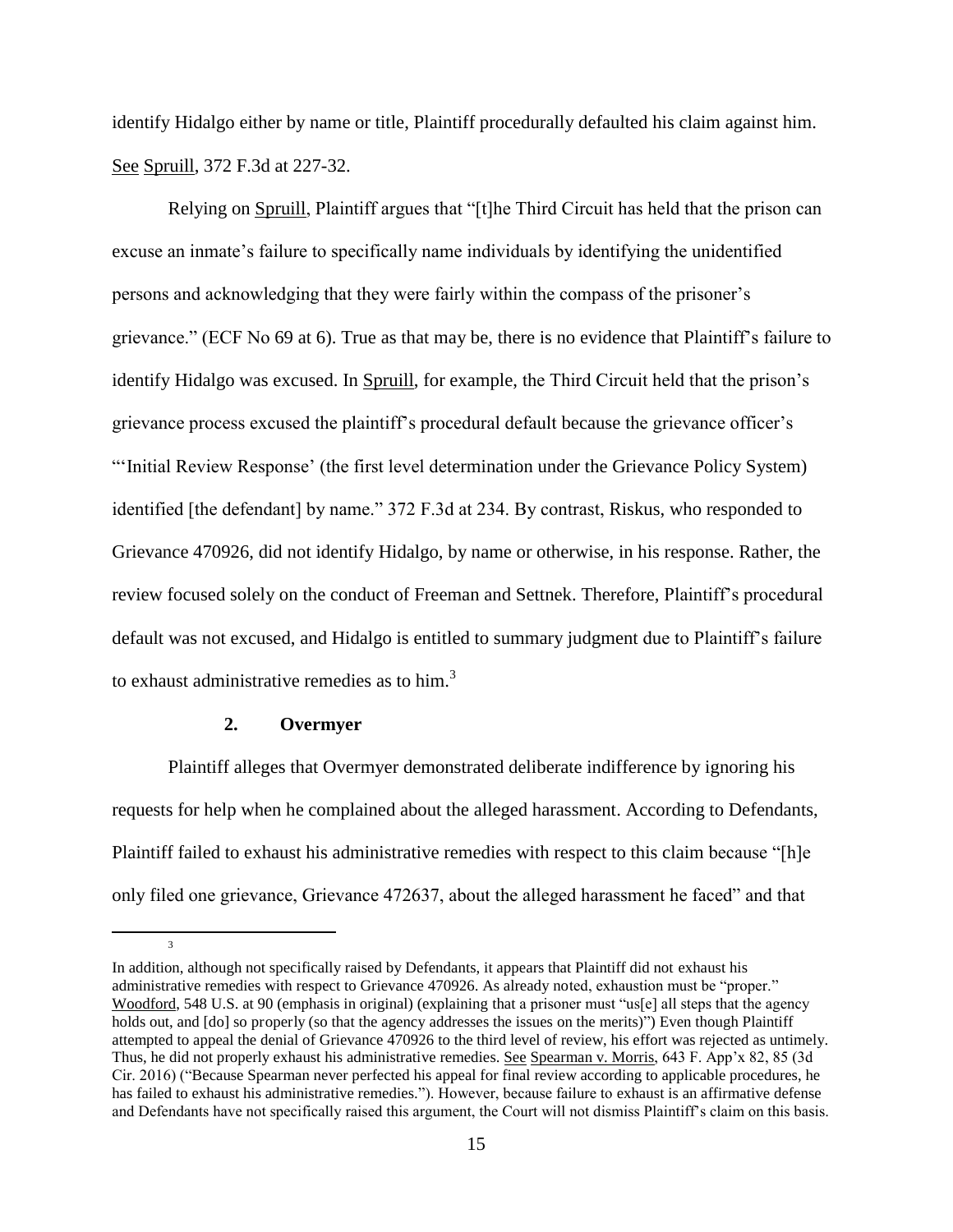grievance "in no way can be construed to be asserted against Supt. Overmyer." [ECF No. 49 at 15]. The Court disagrees.

In Grievance 472637, which was unsuccessfully appealed to both levels of review, Plaintiff wrote that "everyone from the c/os to the superintendent either has personal knowledge or I have written informing them asking nothing more than to be moved and no one will help." [Ex. 13, ECF No. 51-1 at 96]. He also wrote that he had "written PRC and the deputies, [his] counselor (Mr. Perry), the psychologist and Superintendent asking and begging them" for help, but to no avail. [Id. at 97]. Even though Overmyer was not identified in this grievance by name, Plaintiff did make reference to "deputies," and at the time, Overmyer was a deputy superintendent. This was sufficient to "put[] the prison officials on notice of the persons claimed to be guilty of wrongdoing[.]" Brown v. Maxa, 2013 WL 1150728, at \*7 (W.D. Pa. Mar. 19, 2013) (noting that a grievance may identify a prison official by "name, description, or title" and thereby satisfy the exhaustion requirement).

### **3. Claim about Plaintiff's Separations Requests**

Plaintiff alleges that Wetzel "failed to implement a policy to deal with the processing of inmate separations." [ECF No. 69 at 36]. He further alleges in the amended complaint that other Defendants "failed to diligently process the list of 'separations' and [he] was housed for nearly two months at SCI-Forest without the proper separations in place." [ECF No. 64 ¶¶ 55, 57]. Defendants contend that Plaintiff did not exhaust administrative remedies with respect to this claim because "Plaintiff only brought this issue up in one grievance, Grievance 469864, which was not exhausted because it was not appealed to final review." [ECF No. 68 at 8].

Defendants are correct that "[a]n inmate must exhaust all three levels of review and comply with all procedural requirements of the grievance review process in order to fully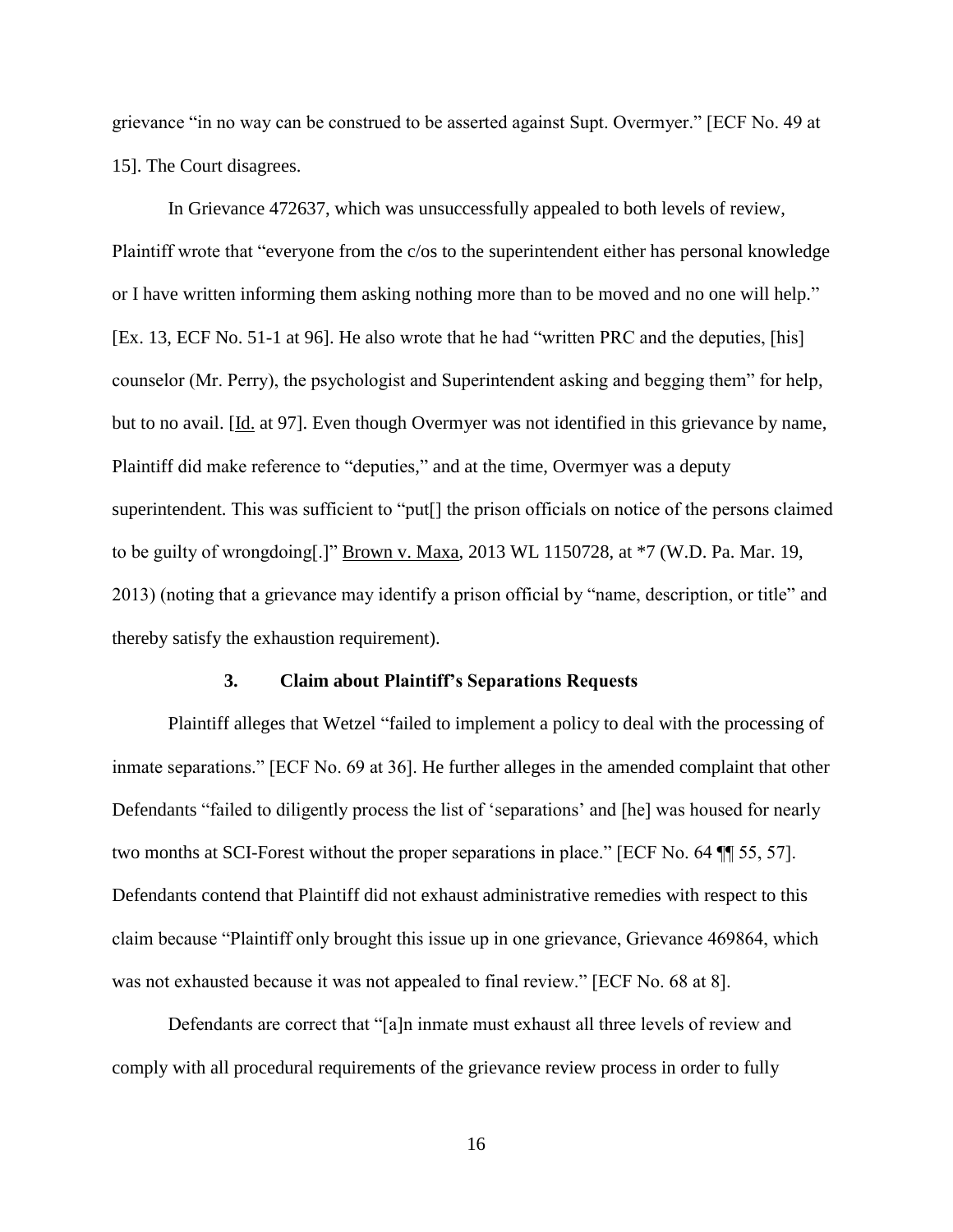exhaust an issue." Barclay v. Sokol, 2015 WL 5012759, at \*4 (W.D. Pa. Aug. 18, 2015). For his part, Plaintiff does not dispute that he did not appeal the denial of Grievance 469864. But he says that he did not have to. "[N]o administrative remedies were actually available to him," he claims, "because he was never made aware of the extent of the DOC's failure to diligently obtain and process his separations." [ECF No. 69 at 39]. Thus, he says, "it [would be] inequitable and unreasonable to require [him] to exhaust administrative remedies when the information required to pursue those remedies (i.e., the failure of the DOC to obtain, process, or implement his separations information) was being intentionally withheld from him." [Id.] Plaintiff also contends that he "attempted to exhaust administrative remedies with regard to this claim, but was prevented from doing so solely by the DOC." [Id. at 40].

To begin with, Plaintiff's appeal to equitable considerations must be rejected out of hand. Since it is framed in mandatory terms, "the PLRA prevent[s] a court from deciding that exhaustion would be unjust or inappropriate in a given case." Ross, 136 S. Ct. at 1858. Instead, the only time that a Plaintiff need not pursue administrative remedies is when those remedies are not "available" to him. Id. at 1858.

While Plaintiff contends that this exception to the exhaustion requirement is met, the Court reaches the opposite conclusion. A prison's administrative remedies are considered "available" if they are "'capable of use' to obtain 'some relief for the action complained of.'" Id. at 1859 (quoting Booth, 532 U.S. at 738). The Supreme Court has identified "three kinds of circumstances in which an administrative remedy, although officially on the books, is not capable of use to obtain relief" – in other words, is unavailable. Id. First, an administrative procedure "is unavailable when (despite what regulations or guidance materials may promise) it operates as a simple dead end – with officers unable or consistently unwilling to provide any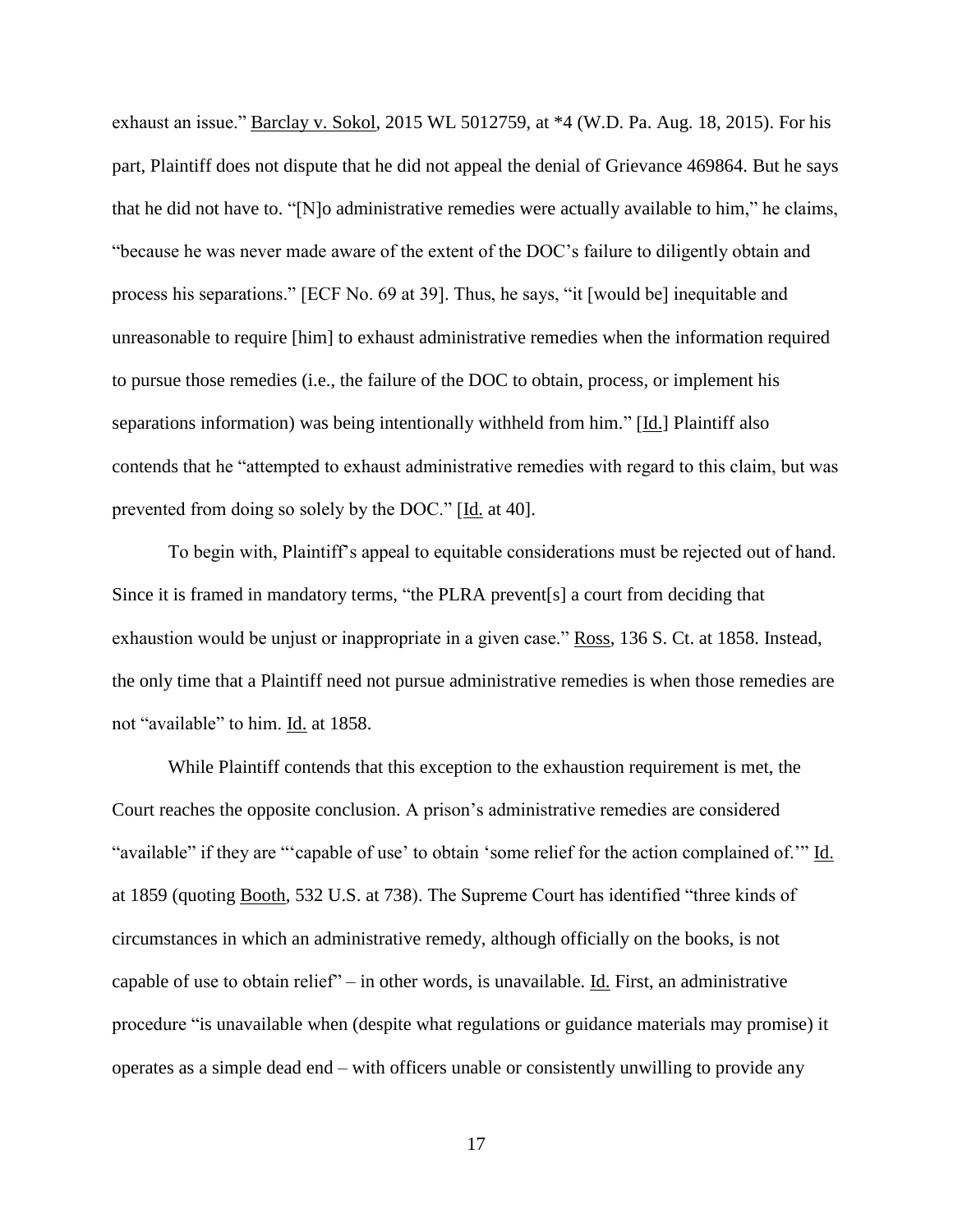relief to aggrieved inmates." Id. Second, "an administrative scheme might be so opaque that it becomes, practically speaking, incapable of use. In this situation, some mechanism exists to provide relief, but no ordinary prisoner can discern or navigate it." Id. Third, an administrative procedure may be unavailable "when prison administrators thwart inmates from taking advantage of a grievance process through machination, misrepresentation, or intimidation" – for example, by creating "blind alleys and quagmires" to 'trip[] up all but the most skillful prisoners.'" Id. at 1860 (quoting Woodford, 548 U.S. at 102).

The facts here do not fall into any of those categories. Plaintiff's first argument – that the grievance process was not available because "he was never made aware of the extent of the DOC's failure to diligently obtain and process his separations" – is a nonstarter. The Court fails to see how the Defendants' decision not to provide Plaintiff with information about his separation requests prevented him from appealing Grievance 469864. He had enough information to file the grievance, so it is inexplicable why he did not also have enough information to file an appeal. If anything, each of the alleged failures described by Plaintiff gave him reason to file additional grievances. But in no way did they did not foreclose his ability to appeal the initial denial of Grievance 469864. The same is true for Plaintiff's second argument – that he was thwarted from using the grievance process because of the unit manager's alleged delay in responding to his appeal of an entirely separate grievance, Grievance 470926. While such a delay may have affected Plaintiff's ability to timely appeal Grievance 470926 to the final level of review, there is no basis for concluding that it affected his ability to appeal Grievance 469864, which is the grievance that actually dealt with the separations issue. Accordingly, the Court concludes that Plaintiff failed to establish that the prison grievance system was unavailable to him with regard to Grievance 469864. Since he did not appeal the denial of that grievance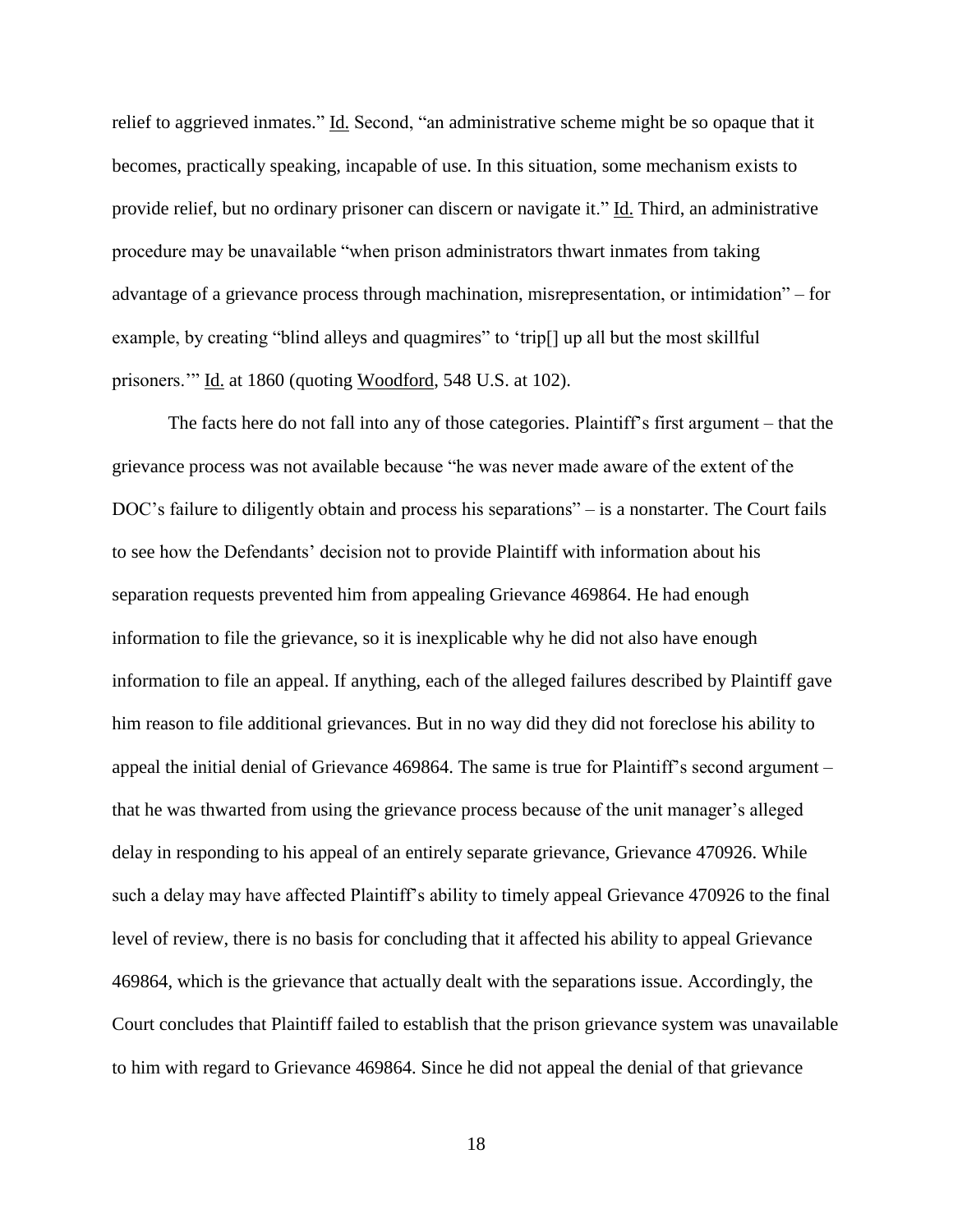through all three levels of review, he failed to exhaust his administrative remedies, and summary judgment must be granted in Defendants favor as to this claim.

#### **B. Eighth Amendment Claims against Settnek, Freeman, and Overmyer**

To state a claim under the Eighth Amendment, a prisoner must show that "(1) he was incarcerated under conditions posing a substantial risk of serious harm, (2) the official was deliberately indifferent to that substantial risk to his health and safety, and (3) the official's deliberate indifference caused him harm." Bistrian v. Levi, 696 F.3d 352, 367 (3d Cir. 2012) (citing Farmer v. Brennan, 511 U.S. 825, 834 (1994)). "'Deliberate indifference' in this context is a subjective standard: 'the prison official-defendant must actually have known or been aware of the excessive risk to inmate safety.'" Id. (quoting Beers–Capitol v. Whetzel, 256 F.3d 120, 125 (3d Cir. 2001)). While it is not enough to show that the official "should have known of the risk," a plaintiff can prove "an official's actual knowledge of a substantial risk to his safety 'in the usual ways, including inference from circumstantial evidence.'" Id. (quoting Farmer, 511 U.S. at 834). "In other words, 'a factfinder may conclude that a prison official knew of a substantial risk from the very fact that the risk was obvious.'" Id. (quoting Farmer, 511 U.S. at 834). After a prisoner makes a prima facie showing of deliberate indifference, an official can rebut it "either by establishing that he did not have the requisite level of knowledge or awareness of the risk, or that, although he did know of the risk, he took reasonable steps to prevent the harm from occurring." Beers–Capitol, 256 F.3d at133.

#### **1. Claim against Settnek and Freeman for Labelling Plaintiff a "Snitch"**

Plaintiff claims that Settnek and Freeman exhibited deliberate indifference to his safety by labeling him a snitch or a rat. Defendants move for summary judgment as to this claim,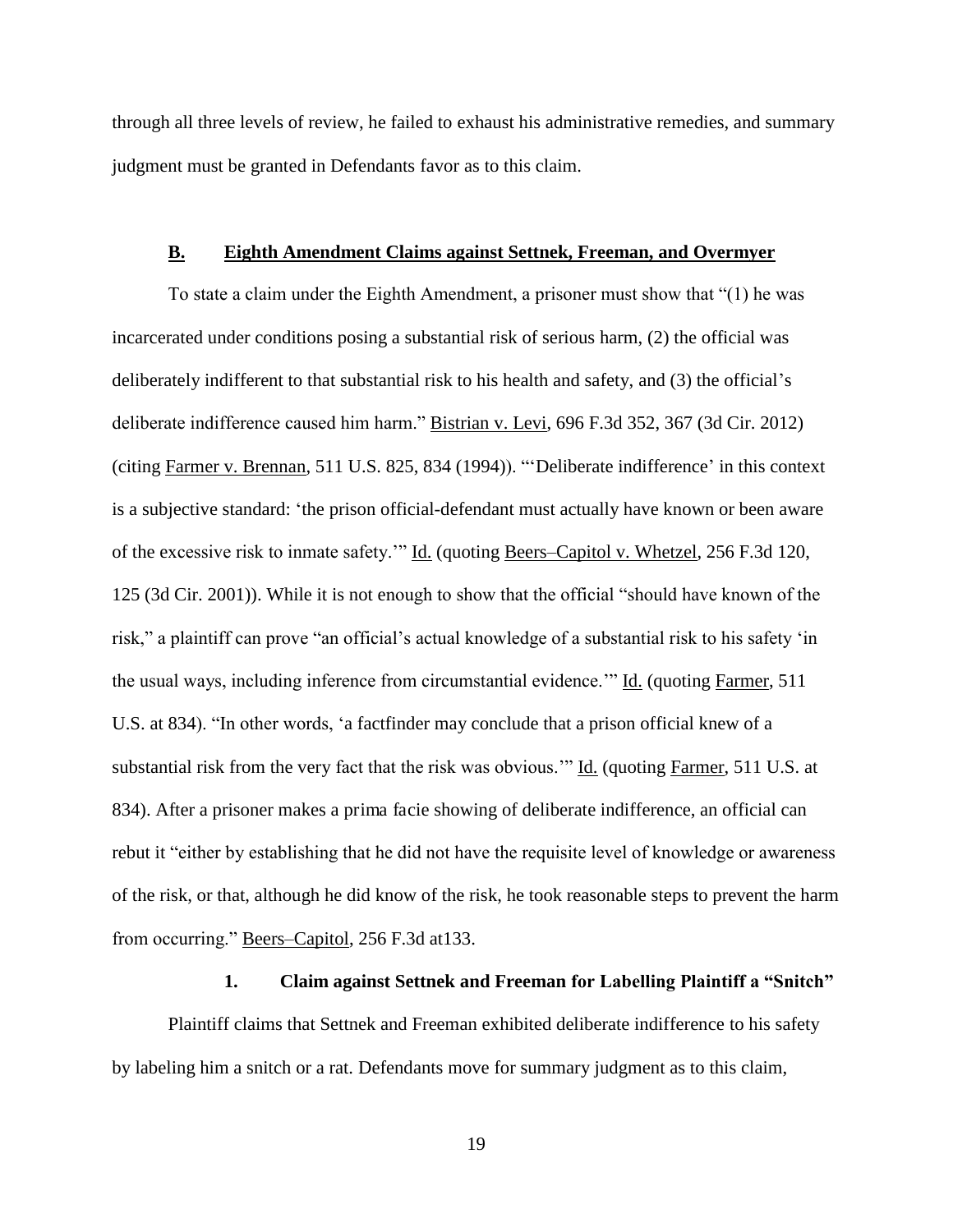arguing that there is no evidence that either Settnek or Freeman actually carried out the alleged threat to label him a snitch or a rat. Plaintiff, however, argues that there is a genuine issue of fact as to whether they did so. In support of that assertion, Plaintiff points to the fact that after he "was placed in a single cell, other inmates began banging on the walls of his prison cell, calling him a 'snitch.'" [ECF No. 70 at 23].

Courts in the Third Circuit have recognized that "'[l]abeling an inmate as a snitch may give rise to an Eighth Amendment violation if the prison official acted with deliberate indifference to a substantial risk of serious harm to the inmate.'" Brown v. Shrader, 2017 WL 1022577, at \*9 (W.D. Pa. Mar. 16, 2017) (quoting Tabb v. Hannah, 2012 WL 3113856, at \*6 (M.D. Pa. July 30, 2012)); see also Robinson v. Danberg, 2016 WL 7364148, at \*6 (3d Cir. Dec. 19, 2016) ("[C]alling an inmate a snitch may have dire consequences when overheard by other inmates."). So, too, have a number of courts of appeals. See, e.g., Irving v. Dormire, 519 F.3d 441, 451 (8th Cir. 2008) ("[T]o falsely label an inmate a snitch is to unreasonably subject that inmate to the threat of a substantial risk of serious harm at the hands of his fellow inmates."); Benefield v. McDowall, 241 F.3d 1267, 1271–72 (10th Cir. 2001) ([L]abeling an inmate a snitch satisfies the Farmer standard, and constitutes deliberate indifference to the safety of that inmate."). Under this line of cases, "an inmate need not wait until an attack occurs to obtain relief." Horan v. Collins, 2016 WL 5030468, at \*17 (M.D. Pa. Aug. 8, 2016) (citing Benefield, 241 F.3d at 1270-72). Rather, "'the focus must be, not the extent of the physical injuries sustained in the attack, but rather the existence of a substantial risk of serious harm." Id. (quoting Pearson v. Vaughn, 102 F. Supp. 2d 282, 290 (E.D. Pa. 2000)).

Upon review of the record, the Court concludes that Plaintiff has not adduced sufficient evidence to create a genuine issue of fact as to whether he was labelled a snitch by Settnek and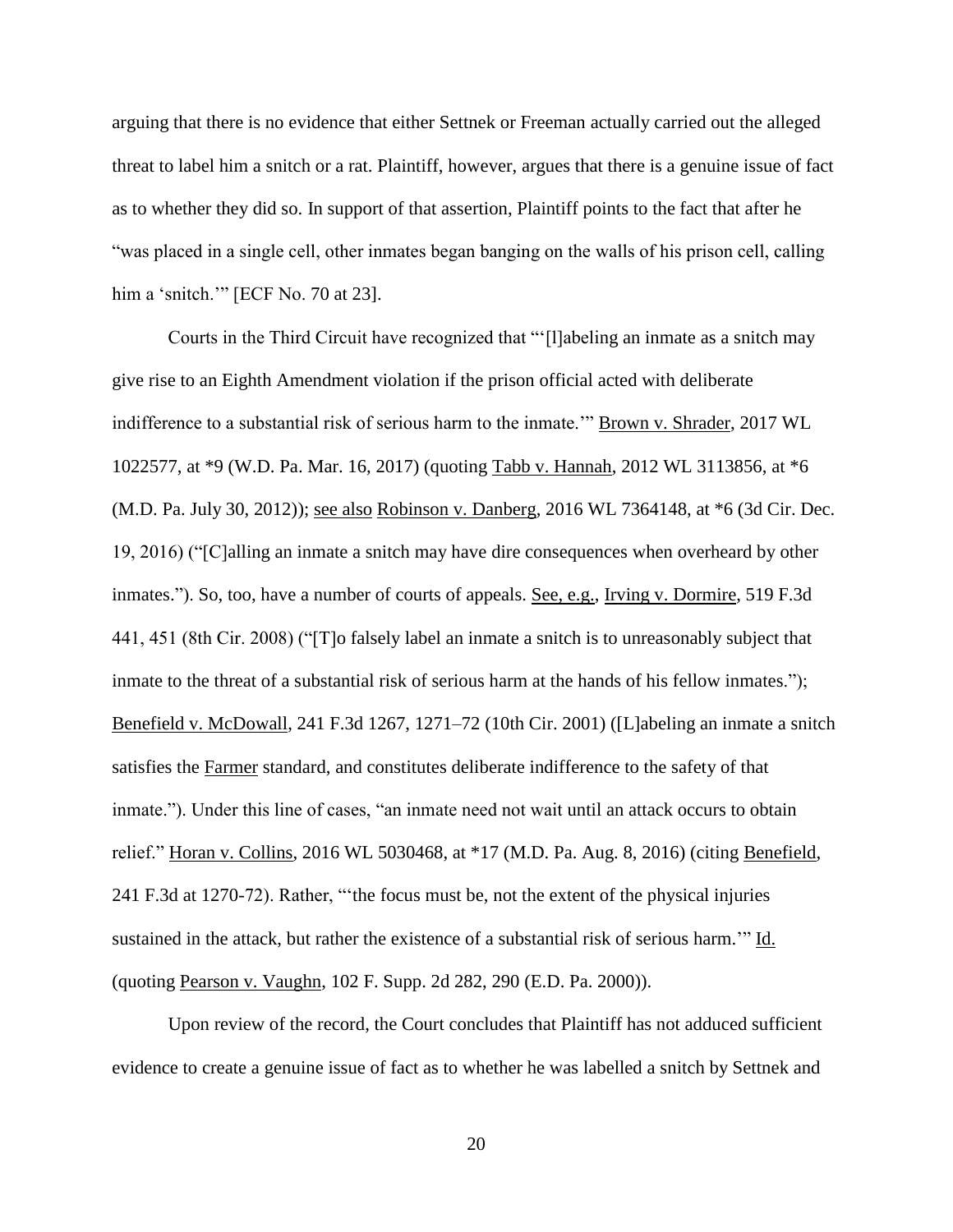Freeman and, in turn, whether he faced a substantial risk of harm. In fact, there is no evidence to support Plaintiff's contention. As Plaintiff, himself, testified during his deposition:

A. I mean, I can't say that [Settnek and Freeman] told [the other inmates that he was a snitch or a rat] because I didn't hear them tell them that, but it was widespread of what happened, so it's a possibility they found out on their own.

Q. So you don't have anything specifically that Setnick [sic] or Freeman or any staff person told [the other inmates]? You just don't know one way or the other?

A. Right.

[Pl.'s Dep. at 37:9-16, ECF No. 51-2 at 45].

While Plaintiff invites the Court to infer that Settnek and Freeman carried out their alleged threat because other inmates banged on his cell walls and called him a snitch, this is not a reasonable inference to draw from the evidence of record. It is pure speculation. Absent any evidence that Settneck or Freeman labelled Plaintiff a snitch or a rat (e.g., testimony or affidavits from other inmates or Plaintiff himself, for that matter), Plaintiff cannot succeed on this claim since it is well established that verbal threats and harassment, in and of themselves, do "not give rise to a constitutional violation." Durham v. Vekios, 2010 WL 5479633, at \*5 (D.N.J. Dec. 22, 2010) (collecting cases). Accordingly, Settnek and Freeman are entitled to summary judgment.

# **2. Claim against Settnek, Freeman, and Overmyer**

Plaintiff claims that the Defendants "failed to ensure that [he] was not subjected to harassment by other prisoners as a result of his being labeled a 'snitch.'" [ECF No. 64 ¶ 55]. Defendants argue that Plaintiff failed to establish that he was subjected to a substantial risk of harm or that any of these Defendants subjectively believed that Plaintiff faced such a risk.

 The Court agrees with Defendants that Plaintiff has not established the two requisite elements to impose liability on these Defendants under the Eighth Amendment. "To meet the objective criteria of an Eighth Amendment claim, a plaintiff must show that the risk of injury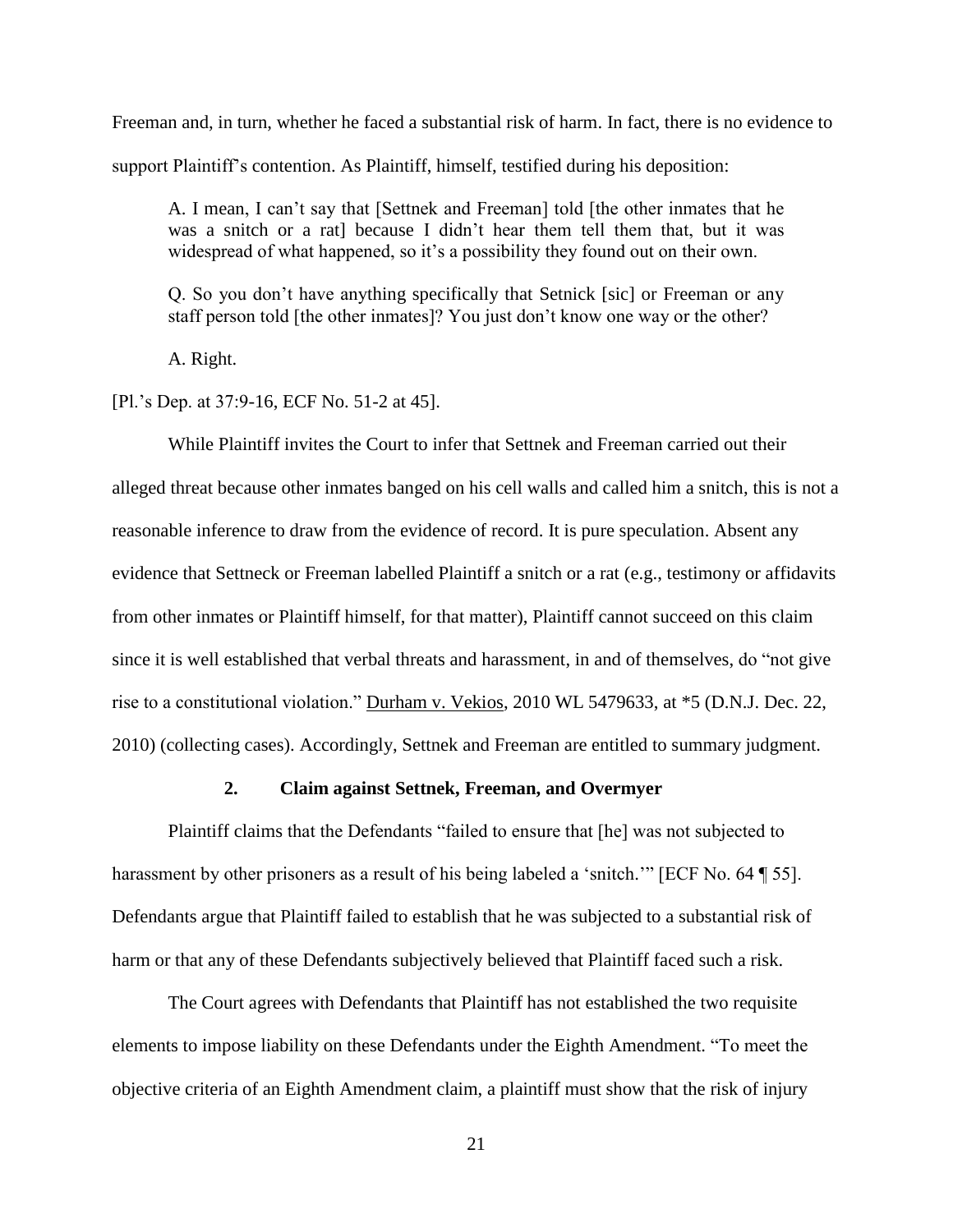from the conditions to which he was exposed was 'so grave that it violates contemporary standards of decency to expose anyone unwillingly to such a risk.'" Whitney v. Wetzel, 649 F. App'x 123, 127 (3d Cir. 2016) (quoting Helling v. McKinney, 509 U.S. 25, 36 (1993)). There is no evidence that the noise in the RHU from other inmates allegedly banging on his cell wall "was so excessive and pervasive that it posed a serious risk of injury to him." Id. At most, the noise was "'irritating,' which 'cannot fairly be said to inflict cruel and unusual punishment'" Id. (quoting Peterkin v. Jeffes, 855 F.2d 1021, 1027 (3d Cir. 1988)). And while Plaintiff claims that he had trouble sleeping, that contention is belied by the record of his visits with his counselor and the prison's mental health staff, which did not note any deterioration in Plaintiff's condition or mental state as a result of a lack of sleep.

Plaintiff, moreover, testified about two occasions when urine and/or feces was thrown at him and actually made contact. Courts in the Third Circuit have considered similar allegations insufficient to state a claim under the Eighth Amendment. See, e.g., Hughes v. Barr, 2015 WL 3710615, at \*8 (M.D. Pa. June 12, 2015) (citing Dockery v. Legget, 2012 WL 2872554, \*20 (W.D. Pa. 2012), adopted by, 2012 WL 2872106, aff'd sub nom., Dockery v. Beard, 509 F. App'x 107 (3d Cir. 2013)) ("[A] single incident of an inmate throwing feces at [another inmate] is insufficient to state an Eighth Amendment claim."). As another court has explained, "such incidents unfortunately are a regular part of prison life." Neason v. Bienko, 2012 WL 4760891, at \*8 (W.D.N.Y. Oct. 5, 2012). Thus, Plaintiff has not established the objective component of his Eighth Amendment claim.

 Nor has Plaintiff adduced evidence that Settnek, Riskus, or Overmyer was deliberately indifferent. As Defendants argue, there is no evidence that Overmyer was ever informed that Plaintiff was being harassed because he was perceived to be a "snitch." In addition, although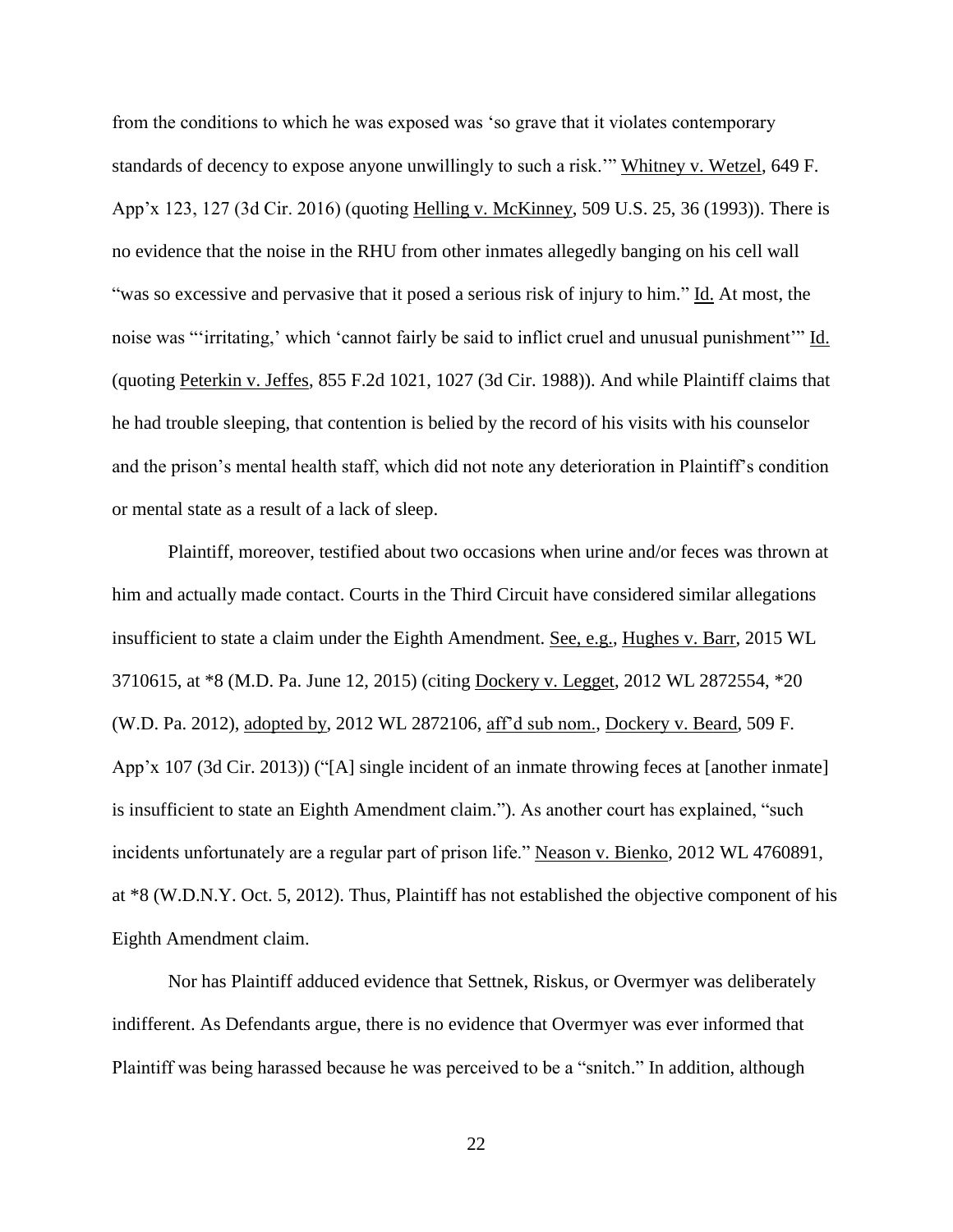Plaintiff claims that he told Settnek and Riskus about what was occurring, there is no evidence that their response was not reasonable, let alone deliberately indifferent. Accordingly, these Defendants are entitled to summary judgment as to this claim.

## **C. Eighth Amendment Claim against Wetzel**

Plaintiff alleges that the DOC's AC Policy creates an unreasonable risk of harm by allowing inmates who are in AC because they have cooperated in the prosecution of criminal cases to be housed with inmates who are in AC for other reasons.<sup>4</sup> Wetzel argues that he is entitled to summary judgment as to this claim,<sup>5</sup> analyzing it under the framework set forth in Turner v. Safley, 482 U.S. 78 (1987). In the Court's view, however, this claim must be analyzed under the Eighth Amendment "deliberate indifference" standard. See Johnson v. California, 543 U.S. 499, 511 (2005) (explaining that Turner has not been used "to evaluate Eighth Amendment claims of cruel and unusual punishment in prison[;]" instead, such claims are analyzed "under the 'deliberate indifference' standard").

As the Third Circuit Court of Appeals has explained:

 $\overline{a}$ 

4

Plaintiff argues throughout his brief that the risk associated with being labeled a "snitch" is widely known, and, thus, the DOC's failure to adopt a policy providing "for inmates who are labeled as 'snitches' . . . to be housed alone or with other similarly-situated, non-violent inmates" amounts to deliberate indifference. [ECF No. 69 at 29]. The problem with the way in which Plaintiff has framed this issue is that there is no evidence that Plaintiff had been labeled a "snitch" by fellow inmates or any officials at SCI-Forest at the time he returned to SCI-Forest from SCI-Graterford. To be sure, he was placed on AC status for his own safety because he had cooperated against a codefendant. But there is no evidence that the "snitch" label was attached to Plaintiff until after he had already been placed in a single cell. More to the point, there is no evidence that any of the relevant decisionmakers knew that McCloud knew who Plaintiff was or perceived him to be a "snitch." Thus, the relevant question is whether the risk of placing an inmate who was in AC because he had testified for the prosecution in a criminal case in a cell with an inmate on AC for another reasons posed an obviously unreasonable risk. For the reasons explained below, the Court concludes that there is no evidence that it did.

Plaintiff first raised the issue with respect to this policy in Grievance 470926. [Ex. 11, ECF No. 51-1 at 78]. In particular, he requested Plaintiff requested "an adjustment be made to the administrative custody procedures. So that protective custody inmates are separated and only housed with protective custody inmates." [Id. at 78]. As noted elsewhere in this Opinion, Plaintiff did not file a timely appeal of the denial of Grievance 470926 to the final level of review. Thus, this claim has likely not been exhausted. Defendants, however, have not raised the defense of failure to exhaust as to this claim. Therefore, rather than raising the issue sua sponte, the Court will, out of an abundance of caution, address this claim on its merits.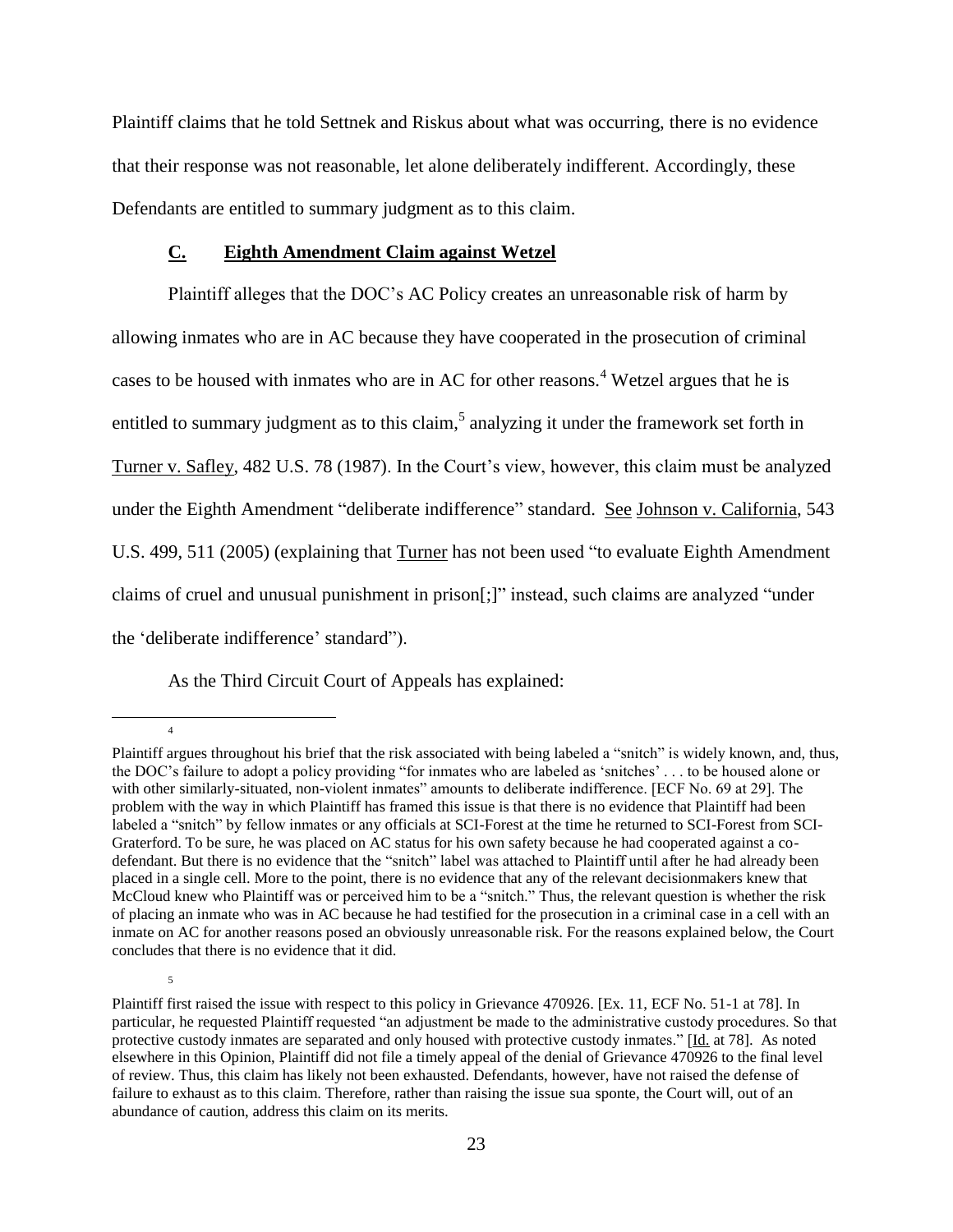To hold a supervisor liable because his policies or practices led to an Eighth Amendment violation, the plaintiff must identify a specific policy or practice that the supervisor failed to employ and show that: (1) the existing policy or practice created an unreasonable risk of the Eighth Amendment injury; (2) the supervisor was aware that the unreasonable risk was created; (3) the supervisor was indifferent to that risk; and (4) the injury resulted from the policy or practice.

Beers-Capitol, 256 F.3d at 134 (citing Sample, 885 F.2d at 1118). "One way – perhaps the easiest way – a plaintiff can make out a supervisor liability claim is by showing that 'the supervisory official failed to respond appropriately in the face of an awareness of a pattern of such injuries." Id. (quoting Sample, 885 F.2d at 1118). "But that is not the only way to make out such a claim, as 'there are situations in which the risk of constitutionally cognizable harm is so great and so obvious that the risk and the failure of supervisory officials to respond will alone support findings of the existence of an unreasonable risk, of knowledge of that unreasonable risk, and of indifference to it.'" Id. (quoting Sample, 885 F.2d at 1118).

Here, Plaintiff has not established that Wetzel was subjectively aware of the risk created by the allegedly inadequate policy. There is no evidence of a pattern of prior assaults against inmates in AC for their own protection by inmates in AC for other reasons. Additionally, the Court cannot infer that the risk of harm to inmates in Plaintiff's position was so obvious under these circumstances that Wetzel should be charged with awareness of it. Cf. Coleman v. Wetzel, 2015 WL 10381754, at \*7 (M.D. Pa. Dec. 28, 2015) (concluding that the alleged risk posed by DOC's policy of assigning non-violent inmates to cells with violent inmates was no so obvious "as to support a finding that Defendants were deliberately indifferent to that risk"). While the DOC's policy permits individuals on AC status for different reasons to be housed together, an individualized assessment is also made in every case to determine whether there is a risk of housing two inmates together. With those other mechanisms in place, it cannot be said that the "plainly obvious consequence" of the DOC's policy would be that one of inmates on AC status